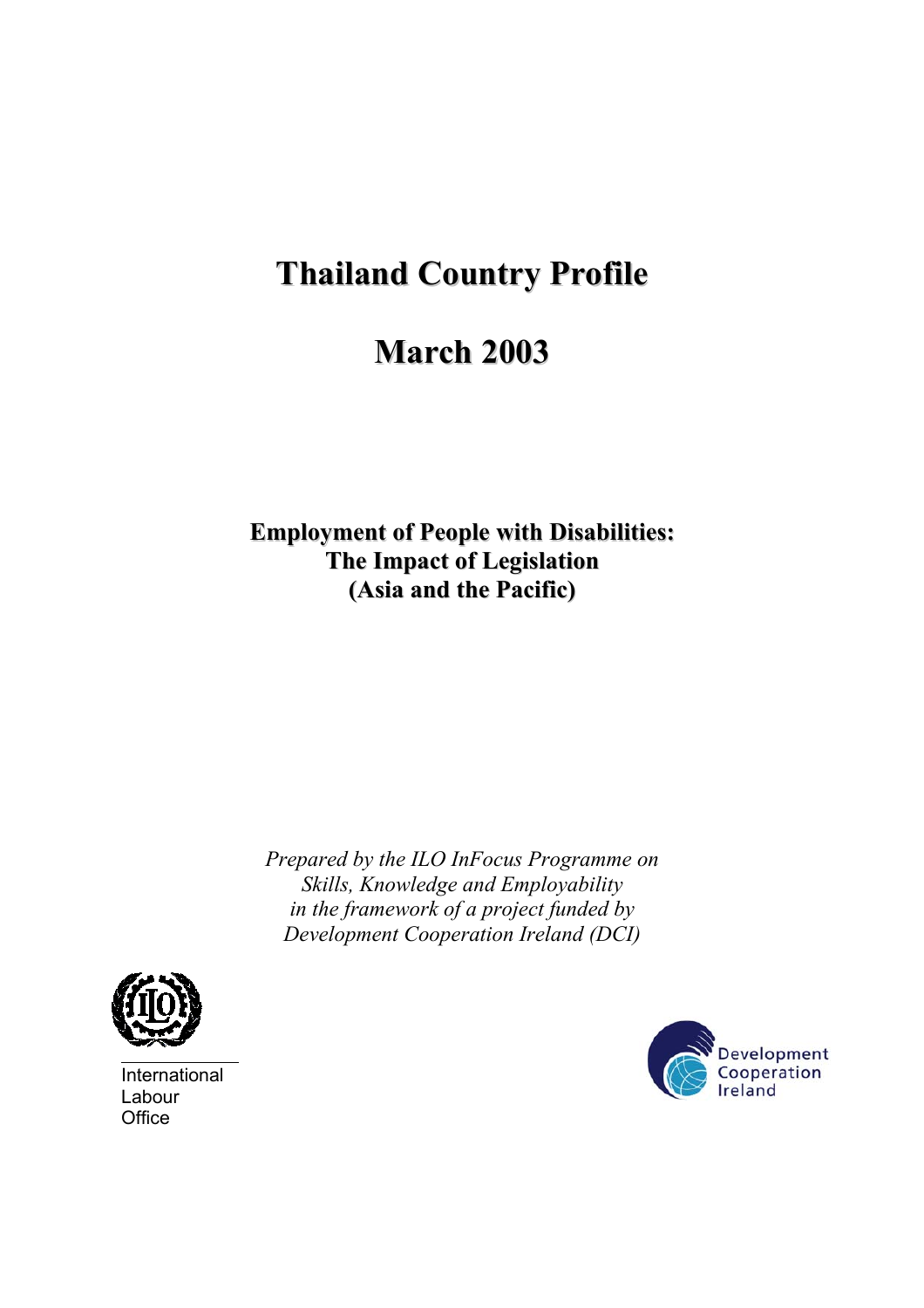Copyright © International Labour Organization 2003 First published 2003

Publications of the International Labour Office enjoy copyright under Protocol 2 of the Universal Copyright Convention. Nevertheless, short excerpts from them may be reproduced without authorization, on condition that the source is indicated. For rights of reproduction or translation, application should be made to the Publications Bureau (Rights and Permissions), International Labour Office, CH-1211 Geneva 22, Switzerland. The International Labour Office welcomes such applications.

Libraries, institutions and other users registered in the United Kingdom with the Copyright Licensing Agency, 90 Tottenham Court Road, London W1T 4LP [Fax: (+44) (0)20 7631 5500; email: cla@cla.co.uk], in the United States with the Copyright Clearance Center, 222 Rosewood Drive, Danvers, MA 01923 [Fax: (+1) (978) 750 4470; email: info@copyright.com] or in other countries with associated Reproduction Rights Organizations, may make photocopies in accordance with the licences issued to them for this purpose.

ISBN 92-2-115398-3

*First published 2003* 

The responsibility for opinions expressed in signed articles, studies and other contributions rests solely with their authors, and publication does not constitute an endorsement by the International Labour Office of the opinions expressed in them.

ILO publications can be obtained through major booksellers or ILO local offices in many countries, or direct from ILO Publications, International Labour Office, CH-1211 Geneva 22, Switzerland. Catalogues or lists of new publications are available free of charge from the above address, or by email:  $\text{pubvente}(a)$ ilo.org

Visit our website: www.ilo.org/publns

The designations employed in ILO publications, which are in conformity with United Nations practice, and the presentation of material therein do not imply the expression of any opinion whatsoever on the part of the International Labour Office concerning the legal status of any country, area or territory or of its authorities, or concerning the delimitation of its frontiers.

Reference to names of firms and commercial products and processes does not imply their endorsement by the International Labour Office, and any failure to mention a particular firm, commercial product or process is not a sign of disapproval.

Printed by the International Labour Office, Geneva, Switzerland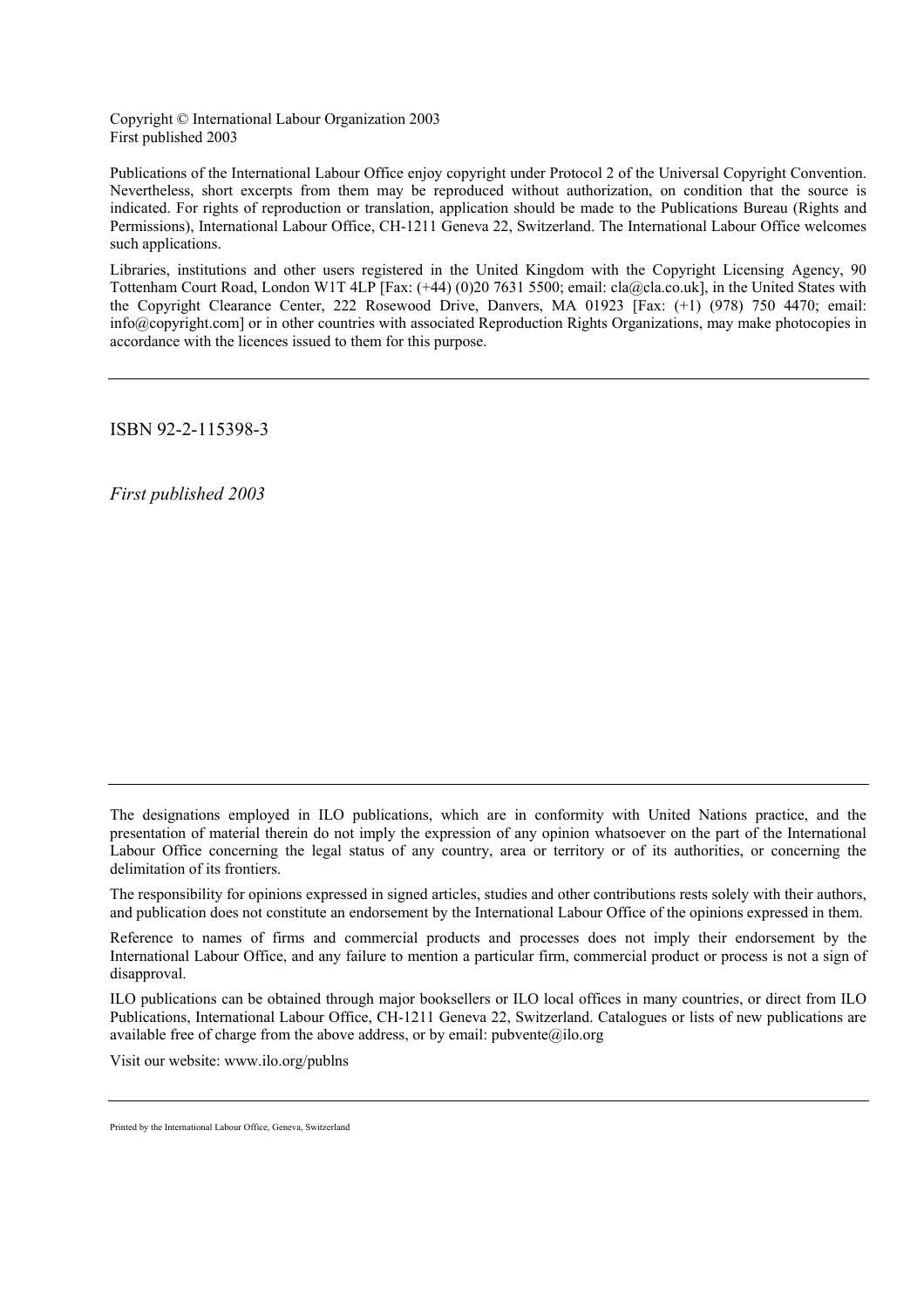## Table of Contents

| 1.               |     |                                                                               |  |
|------------------|-----|-------------------------------------------------------------------------------|--|
| 2.               |     |                                                                               |  |
|                  | 21  |                                                                               |  |
| 3.               |     |                                                                               |  |
|                  | 3.1 |                                                                               |  |
|                  | 3.2 |                                                                               |  |
|                  |     | 3.2.1                                                                         |  |
|                  |     | Office of the Committee for the Rehabilitation of Disabled Persons 6<br>3.2.2 |  |
|                  |     | 3.2.3                                                                         |  |
|                  |     | 3.2.4                                                                         |  |
|                  | 3.3 |                                                                               |  |
|                  | 3.4 |                                                                               |  |
|                  | 3.5 |                                                                               |  |
|                  | 3.6 |                                                                               |  |
|                  | 3.7 |                                                                               |  |
|                  | 3.8 |                                                                               |  |
|                  | 3.9 |                                                                               |  |
| $\overline{4}$ . |     |                                                                               |  |
|                  | 4.1 |                                                                               |  |
|                  |     | 4.1.1                                                                         |  |
|                  |     | 4.1.2                                                                         |  |
|                  |     | Department of Labour Protection and Welfare (DLPW) 12<br>4.1.3                |  |
|                  |     | 4.1.4                                                                         |  |
|                  | 4.2 |                                                                               |  |
|                  |     | 4.2.1                                                                         |  |
|                  |     | 4.2.2                                                                         |  |
|                  |     | 4.2.3                                                                         |  |
|                  | 4.3 |                                                                               |  |
|                  | 4.4 |                                                                               |  |
|                  | 4.5 |                                                                               |  |
|                  |     | 4.5.1                                                                         |  |
|                  |     | Support for Self-Employment and Income Generation  16<br>4.5.2                |  |
| 5.               |     |                                                                               |  |
|                  | 5.1 | DATA / STATISTICS CONCERNING THE EMPLOYMENT OF PEOPLE WITH DISABILITIES 19    |  |
|                  | 5.2 | OPEN EMPLOYMENT OPPORTUNITIES FOR PEOPLE WITH DISABILITIES 19                 |  |
|                  | 5.3 | EMPLOYMENT OPPORTUNITIES FOR PEOPLE WITH DISABILITIES IN PROTECTED WORK       |  |
|                  |     |                                                                               |  |
|                  | 5.4 |                                                                               |  |
|                  | 5.5 | OTHER SEGREGATED OR PROTECTED EMPLOYMENT OPPORTUNITIES FOR PEOPLE             |  |
|                  |     |                                                                               |  |
|                  | 5.6 |                                                                               |  |
| 6.               |     |                                                                               |  |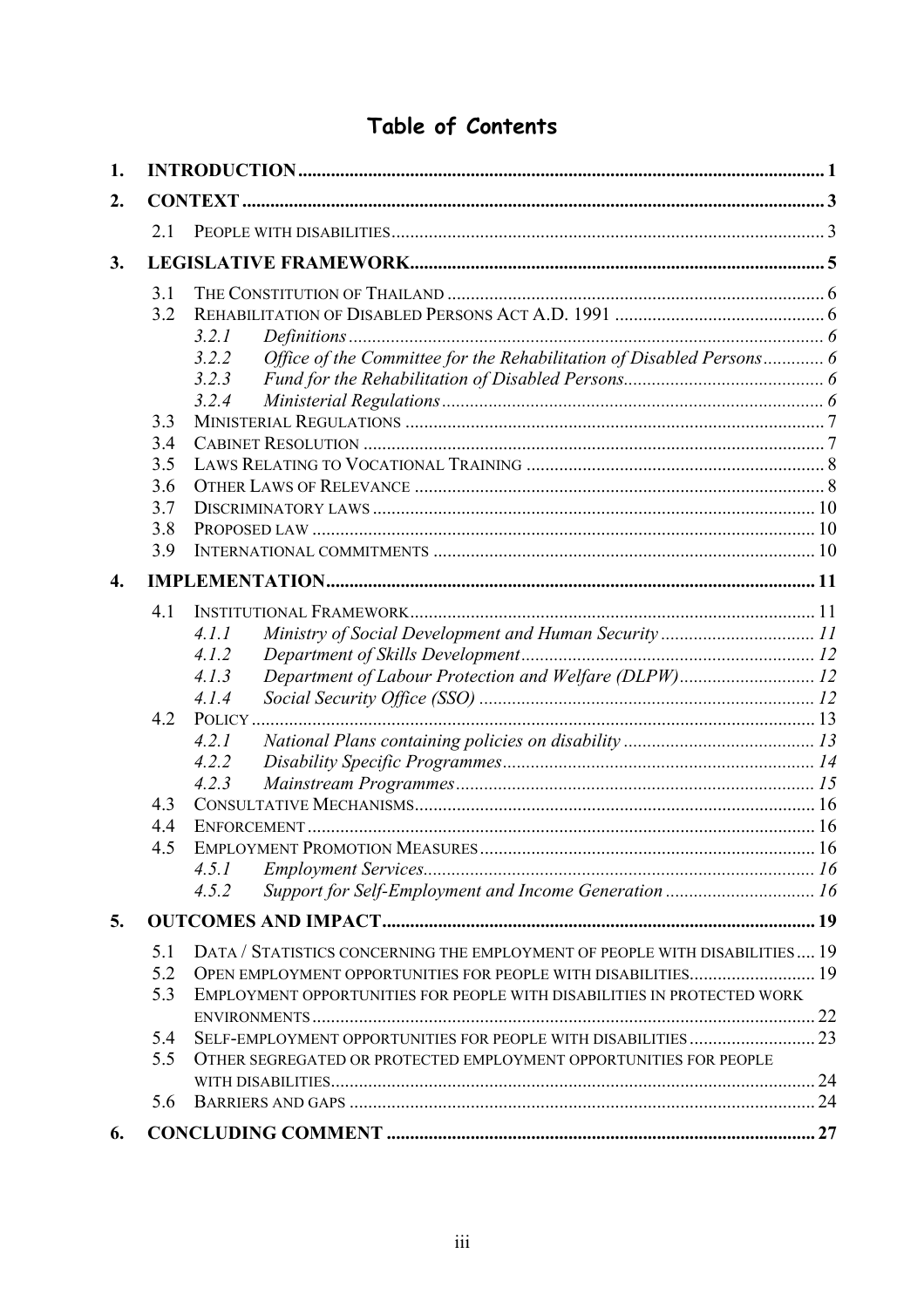## **List of Tables**

| Table 2. Significant additional legislation on the education, employment and rehabilitation of |  |
|------------------------------------------------------------------------------------------------|--|
|                                                                                                |  |
|                                                                                                |  |
|                                                                                                |  |
|                                                                                                |  |
|                                                                                                |  |
|                                                                                                |  |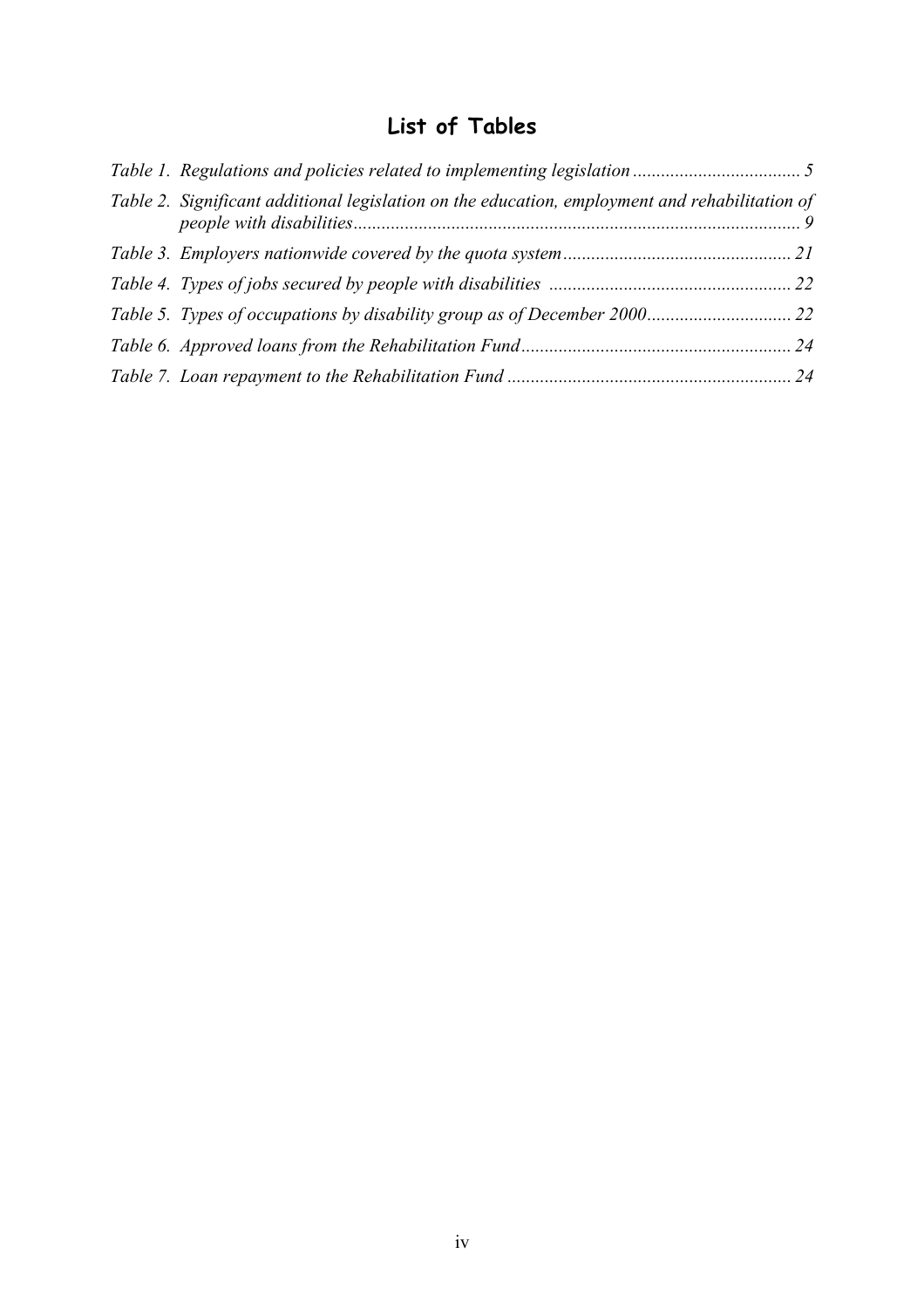#### <span id="page-4-0"></span>**1. INTRODUCTION**

Many countries throughout the world have, in recent years, adopted policies aiming to promote the rights of people with disabilities to full and equal participation in society. This has often been in response to the ILO Convention No. 159 concerning Vocational Rehabilitation and Employment of Disabled Persons (1983) policy on employment opportunities for people with disabilities is frequently supported by legislation and implementation strategies as essential tools to promote integration and social inclusion.

Countries in Asia and Pacific have made considerable progress in introducing legislation concerning the equalisation of opportunities for persons with disabilities, particularly during the Asian and Pacific Decade of Disabled Persons 1993-2002. Many of these laws have yet to be effectively implemented, however. The Biwako Millenium Framework for Action toward an Inclusive, Barrier-Free and Rights-Based Society for Persons with Disabilities in Asia and the Pacific refers to this in identifying critical issues to be tackled in the second decade which will span the period  $2003 - 2012$ :

'The challenge of integrating and including persons with disabilities in the economic mainstream has not been met. Despite international standards and the implementation of exemplary training and employment legislation, policies and practices in some countries, persons with disabilities, and especially women, youth and those in rural areas, remain disproportionately undereducated, untrained, unemployed, underemployed and poor.'

The question of the effectiveness of laws in improving employment opportunities for disabled persons – whether they are vocational rehabilitation laws, quota legislation antidiscrimination or employment equity legislation - is central, not only in terms of the economic rights of disabled people, but also to their broader social and political rights, which are closely linked to economic empowerment.

This country study for Thailand is part of the ILO project 'Employment of People with Disabilities – the Impact of Legislation' which aims to enhance the capacity of national governments in selected countries of Asia and East Africa to implement effective legislation concerning the employment of people with disabilities. Starting with a systematic examination of laws in place to promote employment and training opportunities for people with disabilities in selected countries of Asia and the Pacific (Australia, Cambodia, China, Fiji, Japan, India, Mongolia, Sri Lanka and Thailand), the project sets out to examine the operation of such legislation, identify the implementation mechanisms in place and suggest improvements Technical assistance is provided to selected national governments in implementing necessary improvements.

The country study outlines the main provisions of the laws in place in Thailand concerning the employment of people with disabilities. A brief review of the implementation of the legislation is also provided, insofar as this was possible, based on a survey of documentary sources, a study by an in-country consultant and feedback from Thai delegates to a Project Consultation held in Bangkok, 17 January 2003. It may be read in conjunction with the regional overview prepared for this Consultation '*Employment of People with Disabilities – the Impact of Legislation (Asia and the Pacific). Project Consultation Report, Bangkok 17 January*', ILO 2003.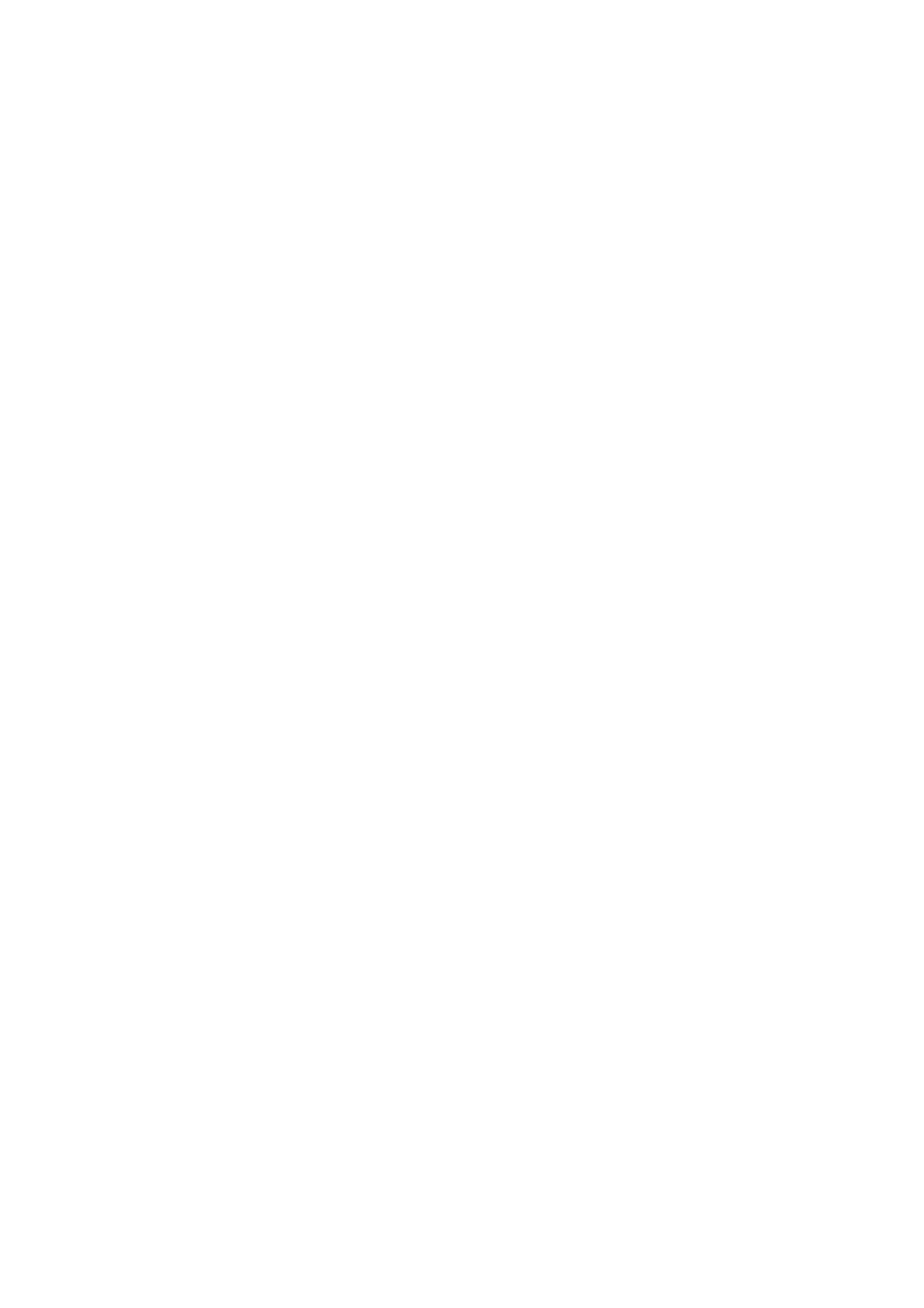### **2. CONTEXT**

For most of its history, Thailand was an absolute monarchy changing to a constitutional monarchy following a coup in 1932. Thailand was ruled by a series of military governments interspersed with brief periods of democracy from 1932 until the 1992 elections. Since the elections, Thailand has been a functioning democracy with constitutional changes of government. Unlike many other developing countries, including its bordering neighbours, Thailand has never been colonized by a foreign power.

With a population of  $62.9$  million<sup>1</sup>, Thailand is ranked 70 out of 173 on the UNDP Human Development Report (2002). Four key indicators used to calculate the HDI, longevity, educational attainment, standard of living and adult literacy rate show the following:

- Longevity, measured as life expectancy at birth, was 67.3 years for men and 73.2 for women.
- Standard of Living, measured as annual per capita GDP, was US\$ 6,402.
- Educational attainment measured as the gross enrolment ratio was 60 per cent.
- Adult Literacy Rate was 93.9 per cent for women and 97.1 per cent for men.

In 2002 there were 41.4 million persons of working age; unemployment was 2.4 per cent in 2000. The labour force was estimated to be  $32.6$  million<sup>2</sup>. Over half of the labour force  $(54)$ per cent) is employed in agriculture, a third (31 per cent) in services and 15 percent in industry. According to the national poverty line in 1998, 12.4 per cent of the population was considered poor.<sup>[3](#page-6-4)</sup>

### <span id="page-6-1"></span>*2.1 People with disabilities*

Estimates of the number of disabled people in Thailand vary significantly. Studies carried out by the National Statistical Office (NSO) put the prevalence at approximately 1.8 per cent (1.1 million people) in 1991, and 1.7 per cent in 1996. These rates are considered to underestimate the incidence of disability, since the studies focused on people with severe disability and used a random sampling approach. In 1992/93, the National Public Health Foundation (NPHF) of the Ministry of Public Health carried out a more comprehensive survey of the Thai population aged over five years, based on medical check-ups, and identified 4.8 million disabled people. This figure, representing approximately 8.1 per cent of the population, is more in line with international estimates of disability prevalence than the NSO estimates, and is viewed as being a more reliable guide for policy makers (Sumvit, W., 1997).

<span id="page-6-2"></span><span id="page-6-0"></span><sup>&</sup>lt;sup>1</sup> Mahidol Population Gazette, 2002

<span id="page-6-3"></span><sup>2</sup> World Fact Book, country Thailand, 1997

<span id="page-6-4"></span><sup>3</sup> http://www.adb.org/Statistics/Poverty/THA.asp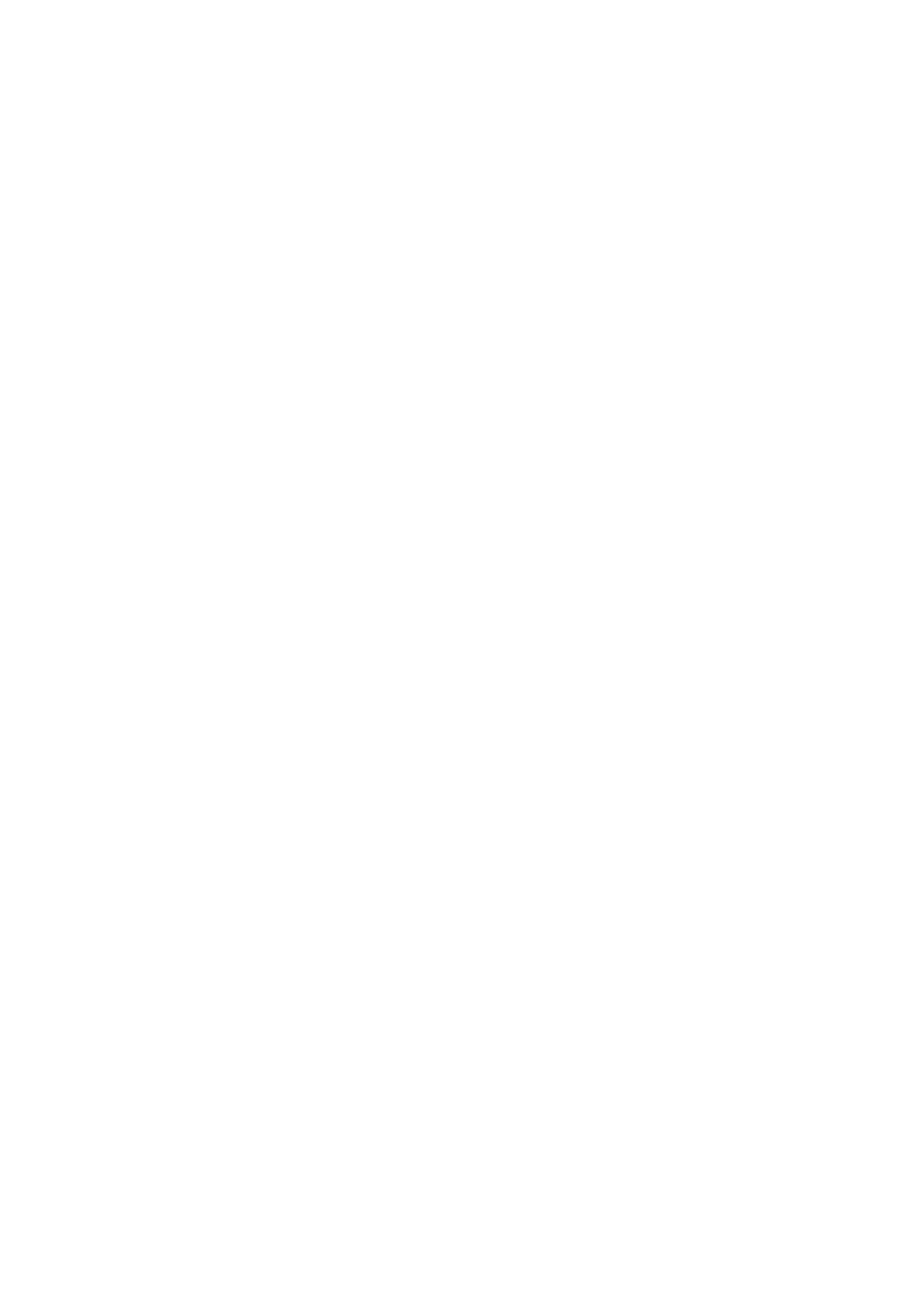#### <span id="page-8-0"></span>**3. LEGISLATIVE FRAMEWORK**

The main legal instruments in this area are Constitution of Thailand, the Rehabilitation of Disabled Persons Act A.D. 1991 and allied Ministerial Regulations. The government has plans to enact a "Disability Employment Institute for People with Disabilities Act" in 2003. Since 1991, the Government has issued many regulations and policies to implement the Act. These are noted in table 1. Other laws that deal directly with the rights, and employment and training of people with disabilities and related issues are in Table 1.

| <b>Regulation or statement</b>                                                                                                                                                           | <b>Relation to Law</b>                                                                                                                                                                               | Content                                                                                                                                                                                                                                                                        |
|------------------------------------------------------------------------------------------------------------------------------------------------------------------------------------------|------------------------------------------------------------------------------------------------------------------------------------------------------------------------------------------------------|--------------------------------------------------------------------------------------------------------------------------------------------------------------------------------------------------------------------------------------------------------------------------------|
| Ministerial Regulation No. 1<br>B.E. 2537 (1994) on the<br><b>Employment of Disabled</b><br>Persons and the Contribution to<br>the Fund for Rehabilitation of<br><b>Disabled Persons</b> | Section 17 of the Rehabilitation<br>Persons Act stipulated private<br>companies are to hire disabled<br>persons.                                                                                     | Purpose is to establish a ratio of disabled<br>employees to be hired by private companies and the<br>rate of payment which must be paid by employers<br>or owners of the companies to the Rehabilitation<br>Fund for Disabled Persons (See note)                               |
| Ministerial Regulation No. 2<br>B.E. 2537 (1994) on the<br>Designation of Type and Criteria<br>of Disabled Persons                                                                       | Section 4 of the Rehabilitation of<br>Disabled Persons Act stipulated<br>that persons with disabilities<br>means a person with physical,<br>intellectual or mental abnormality<br>or malfunctioning. | To designate type and criteria of persons with<br>disabilities. The types are classified as those with<br>impairments in terms of : hearing or<br>communication, physical or locomotion, mentality<br>or behaviour, intellectual or learning ability.<br>Criteria are defined. |
| Ministerial Regulation No. 3<br>B.E. 2537 (1994) on Provision of<br>Medical Rehabilitation Service<br>and Expenses for Nursing Care<br>and Equipment                                     | Section 15 of the Rehabilitation<br>of Disabled Persons Act stipulates<br>that registered under Section 14<br>may receive medical care.                                                              | To establish medical rehabilitation service and<br>expenses for nursing care and equipment. The<br>purpose is to readjust physical, intellectual or<br>emotional condition or improve existing condition<br>of disabled persons.                                               |
| Ministerial Regulations on<br>Accessibility for People with<br>Disabilities, December 1999                                                                                               | Related to Section 17 of the<br>Rehabilitation of Disabled<br>Persons Act given the minister the<br>right o prescribe the<br>characteristics of buildings, etc.                                      | Includes provisions of welfare protection, social<br>service including improving living conditions,<br>equality and eradicating any barriers which deprive<br>disabled persons from access to the facilities in<br>building, sites, vehicles and public services.              |
| Cabinet Resolution 12 July 1994<br>Vocational Rehabilitation and<br>Employment for People with<br>Disabilities                                                                           | Relates to Section 15 (2) of the<br>RDP Act which makes provisions<br>for mainstreaming                                                                                                              | This Cabinet resolution declared that all vocational<br>training institutions must accept students with<br>disabilities (ESCAP, 1999, p. 292).                                                                                                                                 |
| Cabinet Resolution 8 April 1997<br>Employment opportunities for<br>People with Disabilities in State<br>and Parastatal                                                                   | Section 17 of RDP Act which<br>only specified "employers" and<br>not the state                                                                                                                       | Encourages employment opportunities for People<br>with Disabilities in State and Parastatal<br>Organizations but does not include a quota.                                                                                                                                     |
| Cabinet Resolution 10 March<br>1998<br><b>Accessibility Resolution</b>                                                                                                                   | Section 17 of the RDP Act and<br>the prior Ministerial regulation                                                                                                                                    | A 1998 cabinet resolution directed state agencies to<br>modify facilities for disabled access, but most<br>government agencies have not done so. The 1999<br>regulation that makes compliance mandatory has<br>not been enforced.                                              |
| Cabinet Resolution 10<br>November 1998<br>Declaration on the Rights of<br>People with Disabilities                                                                                       | Rehabilitation of Disabled<br>Persons Act                                                                                                                                                            | To further strengthen the Rehabilitation Act,<br>including provisions on the right to receive<br>vocational rehabilitation, vocational training and<br>employment services.                                                                                                    |

<span id="page-8-1"></span>

| Table 1. |  | Regulations and policies related to implementing legislation |
|----------|--|--------------------------------------------------------------|
|          |  |                                                              |

Note: The quota scheme requires that employers with more than 200 employees must hire at least one disabled person, and for employers with more than 200 employees, they must hire one additional disabled person for every 100 additional employees. The Government has a responsibility to define the kind of work disabled persons can do and for sending candidates for jobs opening filed by companies covered by the act. If companies fail to hire suitable candidates or otherwise prefer not to do so, they must make a financial allocation to the Rehabilitation Fund based on half the minimum wage. However, there are no provisions for punishment if companies both fail to hire and elect not to pay the prescribed fine.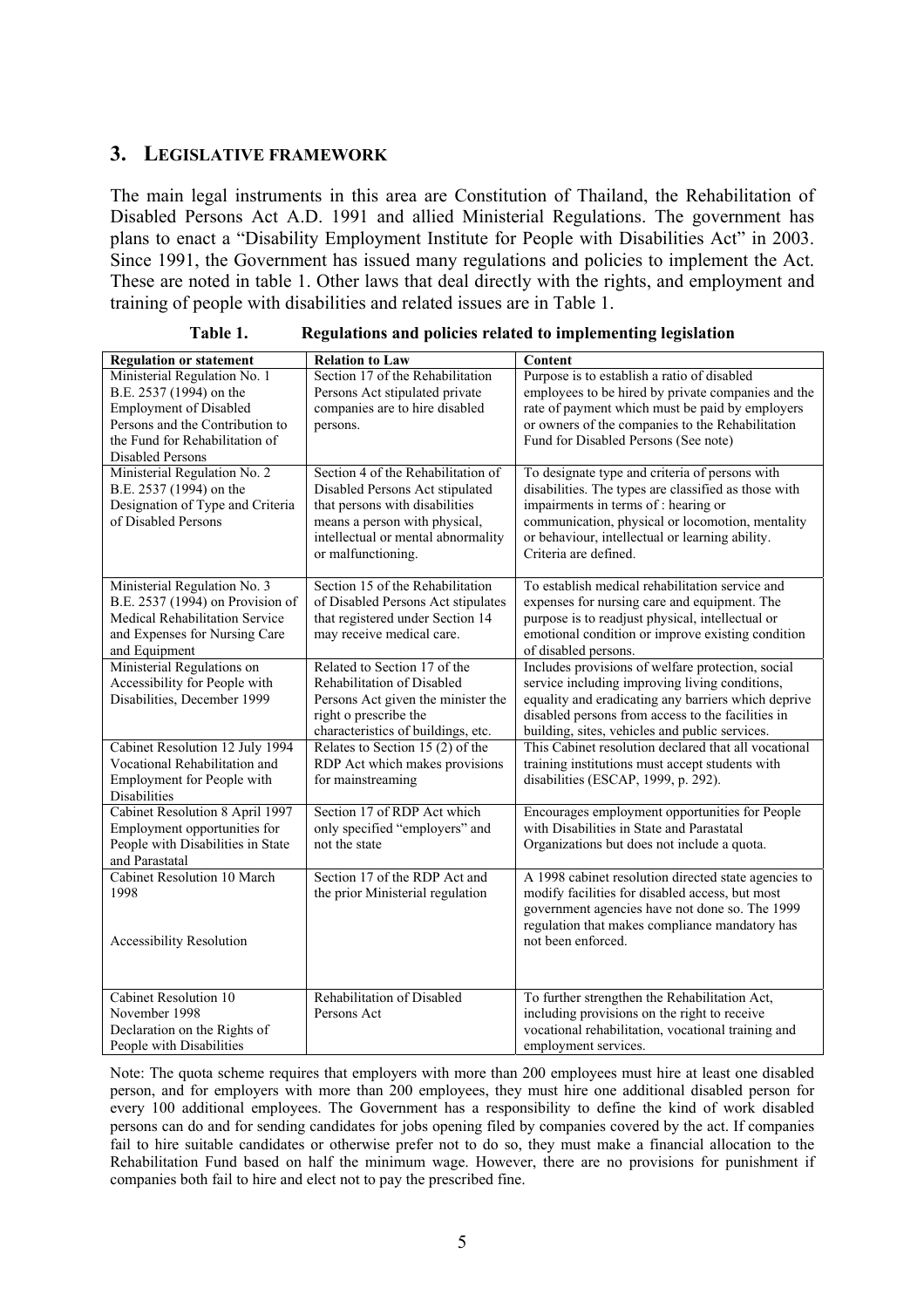### <span id="page-9-0"></span>*3.1 The Constitution of Thailand*

In the Constitution of the Kingdom of Thailand of 1997, Section 30 states that all persons are equal before the law and shall enjoy equal rights and that all discrimination based on physical or health condition is prohibited. Chapter III, Section 55 states "the disabled or handicapped shall have the right to receive public conveniences and other aids from the State, as provided by law. Section 80 stipulates that the State shall ensure a good quality of life for persons with disabilities and improve upon their ability to depend upon themselves for health protection and quality of life. The Constitution eliminates all restrictions barring persons with disabilities from exercising their rights and removes previous prohibitions against voting and running for Office.<sup>4</sup>

### <span id="page-9-1"></span>*3.2 Rehabilitation of Disabled Persons Act A.D. 1991*

Rehabilitation of Disabled Persons Act A.D. 1991 is the main act focussed upon the employment of people with disabilities in Thailand. The act created the Office of the Committee for the Rehabilitation of Disabled Persons, a Fund for the Rehabilitation of Disabled Persons and authorized the Minister to prescribe a number of regulations.

### <span id="page-9-2"></span>**3.2.1 Definitions**

The Act defines disabled person as "…a person with physical, intellectual or psychological abnormality or impairment…" Other definitions include "Rehabilitation of Disabled Persons" which is defined as meaning the improvement of the potentials and capacities of disabled persons. Vocational training is specifically referred to as a means of increasing the employment opportunities of people with disabilities.

### <span id="page-9-3"></span>**3.2.2 Office of the Committee for the Rehabilitation of Disabled Persons**

Main tasks of the above Committee include the proposal and recommendation of policies and plans to be approved by the Cabinet and the establishment of rules, regulations and ordinances related to the Act.

### <span id="page-9-4"></span>**3.2.3 Fund for the Rehabilitation of Disabled Persons**

The act also established a Fund for the Rehabilitation of Disabled Persons to provide support to disabled persons through the provision of revolving capital for expenses incurred in the implementation and provision of assistance to disabled persons.

### <span id="page-9-5"></span>**3.2.4 Ministerial Regulations**

Significantly, the act authorizes the Minister to establish regulations prescribing:

- Accessibility requirements for building environments.
- A quota system to require that private employers "to employ disabled persons at the ratio prescribed" and to hire a certain percentage of disabled workers.
- That employers "may apply to contribute to the Fund" instead of employing disabled persons, according to ministerial regulations.
- Incentives to employers or owners of private companies, such as deducting "double" the expenses" related to equipment purchases that facilitate employment of disabled persons, such as deducting double the expense from profits for tax purposes or entitlement to deductions for wages of disabled workers.

<span id="page-9-6"></span> $\overline{a}$ 4 Constitution of Kingdom of Thailand, 1997.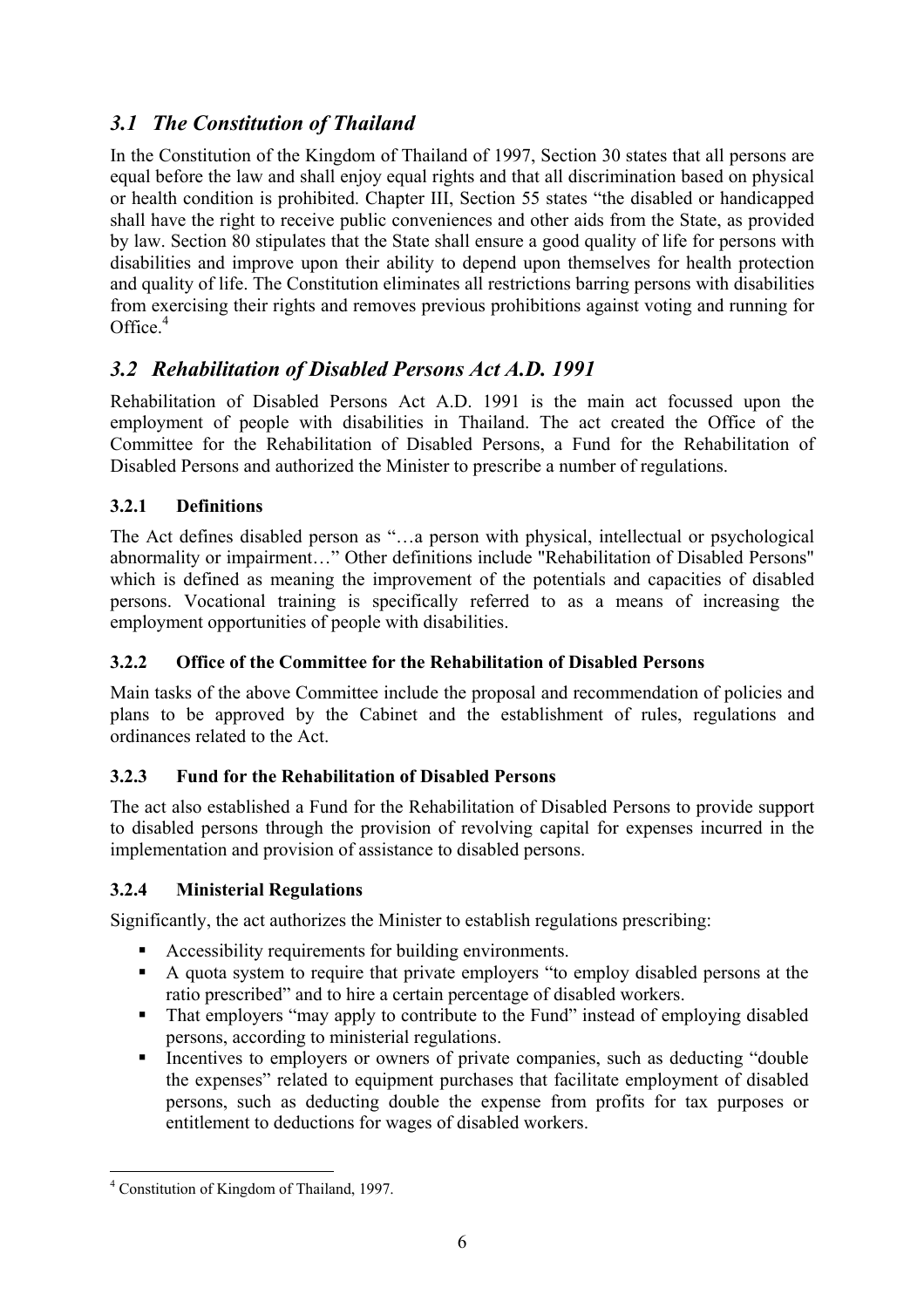### <span id="page-10-0"></span>*3.3 Ministerial Regulations*

Ministerial Regulations were issued subsequently in accordance with the act. The initial Ministerial Regulation was issued in response to Section 17 of the Rehabilitation Persons Act, which stipulates private companies are to hire disabled persons.<sup>5</sup> Thus, Ministerial Regulation 1<sup>[6](#page-10-3)</sup> established a ratio of disabled employees to be hired by private companies (employers with more than 200 employees must hire at least one disabled person, and for employers with more than 200 employees, they must hire one additional disabled person for every 100 additional employees) and the financial allocation to be made to the fund by employers who do not hire the stated number of people with disabilities. This, however, is the sole prohibitive measure. In addition, the government has a responsibility to define the work type capacity for each disabled person in accordance with their ability and put forward suitable candidates for interview.

Ministerial Regulation  $2^7$  $2^7$  clarifies the meaning of "...a person with physical, intellectual or psychological abnormality or impairment…" as stated in the Act. It establishes a classification system for type of disability with further definitions. The disability types are presented below:

- (1) Impairment of seeing (visually disabled)
- (2) Impairment of hearing or communication (hearing impaired)
- (3) Impairment of physical or locomotion (physically disabled)
- (4) Impairment of mentality or behaviour (intellectually disabled)
- (5) Impairment of intellectual or learning ability (psychologically disabled)

Section 17 of the Act gave the Minister the mandate to prescribe Regulations to improve the accessibility of buildings for people with disabilities. The Minister issued Ministerial Regulations on Accessibility for People with Disabilities, December 1999. The regulations include provisions promoting equality and eradicating any barriers, which deprive disabled persons from access to the facilities in building, sites, vehicles and public services.

#### <span id="page-10-1"></span>*3.4 Cabinet Resolution*

In addition, to these Ministerial Regulations four Cabinet Resolutions have been issued relating to the Act. The first<sup>8</sup> declared all vocational training institutions must accept students with disabilities. The second<sup>9</sup> promotes employment opportunities for people with disabilities in State and parastatal organisations. The third<sup>10</sup> directs state agencies to modify facilities for disabled access. This was followed by a 1999 Regulation making compliance mandatory, which has not yet been enforced. The final Cabinet Resolution<sup> $11$ </sup> includes provisions on the right to receive vocational rehabilitation, vocational training and employment services.

<span id="page-10-2"></span> $5$  Section 17.2 .that the employers or owners or private companies shall employ disabled persons suitable to the nature or work at an appropriate ratio with other employees. In case any employer or owner of a private company does not wish to employ disabled persons at the ratio prescribed, he/she may apply to contribute to the Fund as stipulated in Section 16 at the rate specified in the Ministerial Regulations instead of employing disabled persons.

<span id="page-10-3"></span><sup>6</sup> Ministerial Regulation No. 1 B.E. 2537 (1994)

<span id="page-10-4"></span><sup>7</sup> Ministerial Regulation No. 2 B.E. 2537 (1994)

<span id="page-10-5"></span><sup>8</sup> Cabinet Resolution 12 July 1994

<span id="page-10-6"></span><sup>9</sup> Cabinet Resolution 8 April 1997

<span id="page-10-7"></span><sup>&</sup>lt;sup>10</sup> Cabinet Resolution 10 March 1998

<span id="page-10-8"></span><sup>&</sup>lt;sup>11</sup> Cabinet Resolution 10 November 1998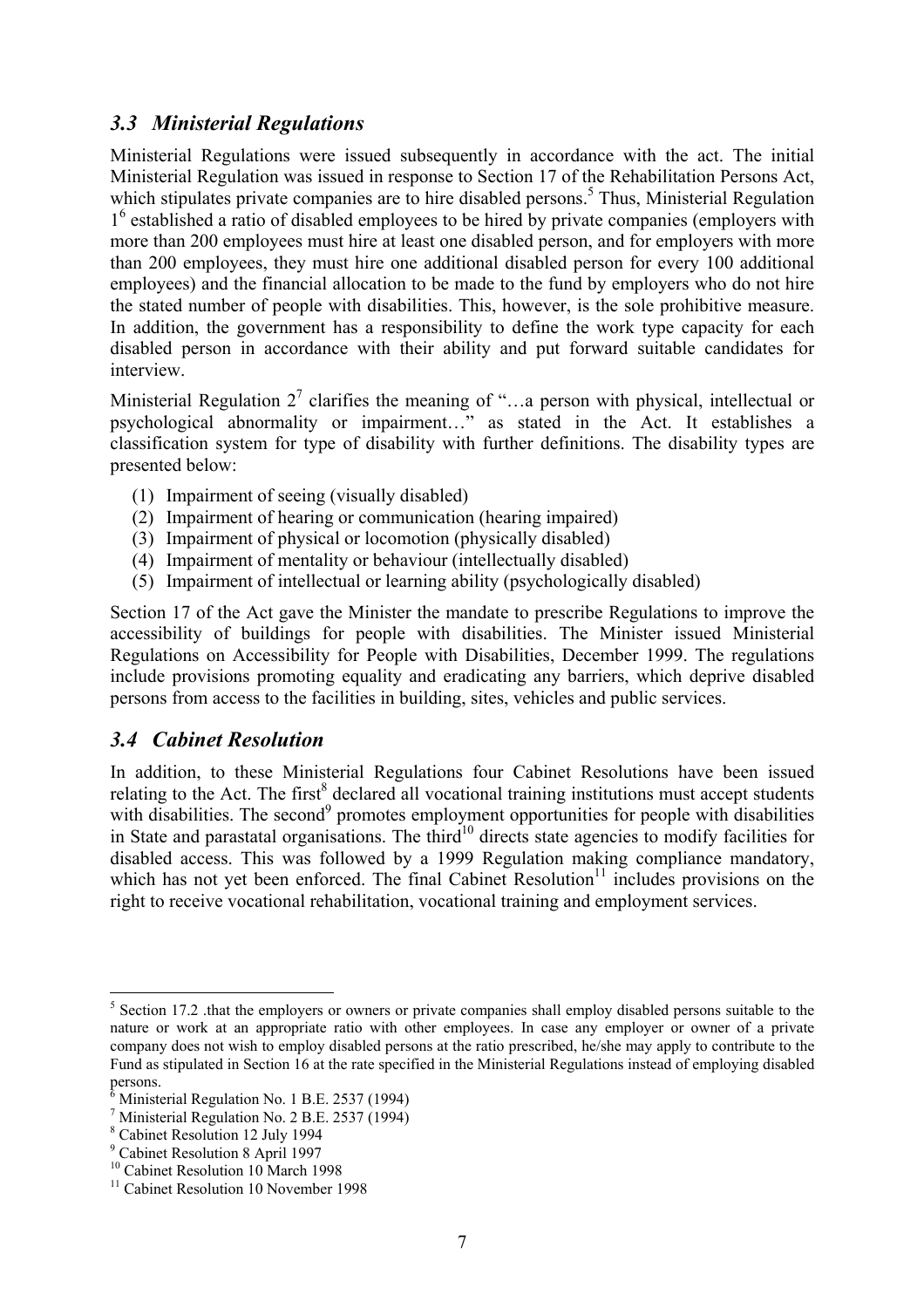### <span id="page-11-0"></span>*3.5 Laws Relating to Vocational Training*

The mainstream legislation of the Occupational Training Promotion Act 1994 and Vocational Training Act 1996 also positively impact upon the employment of people with disabilities in Thailand. The former Act established occupational training among active workers to enable them to enter the skilled labour market. It calls for cooperation between employers and vocational institutes to provide students with on the job training. The latter Act entitled registered private enterprises to a 50 per cent tax reduction of training expenses as well as other incentives to encourage training. In addition a Vocational Training Committee (a tripartite group) was created to establish skill standards.

### <span id="page-11-1"></span>*3.6 Other Laws of Relevance*

Other laws of relevance to the promotion of the employment of people with disabilities include the National Education Act 1999, Workers Compensation Act 1979, Social Security Act 1990, Provident Fund Act 1987, Small and Medium Enterprise Promotion Act, February 2000 and Labour Protection Act 1998.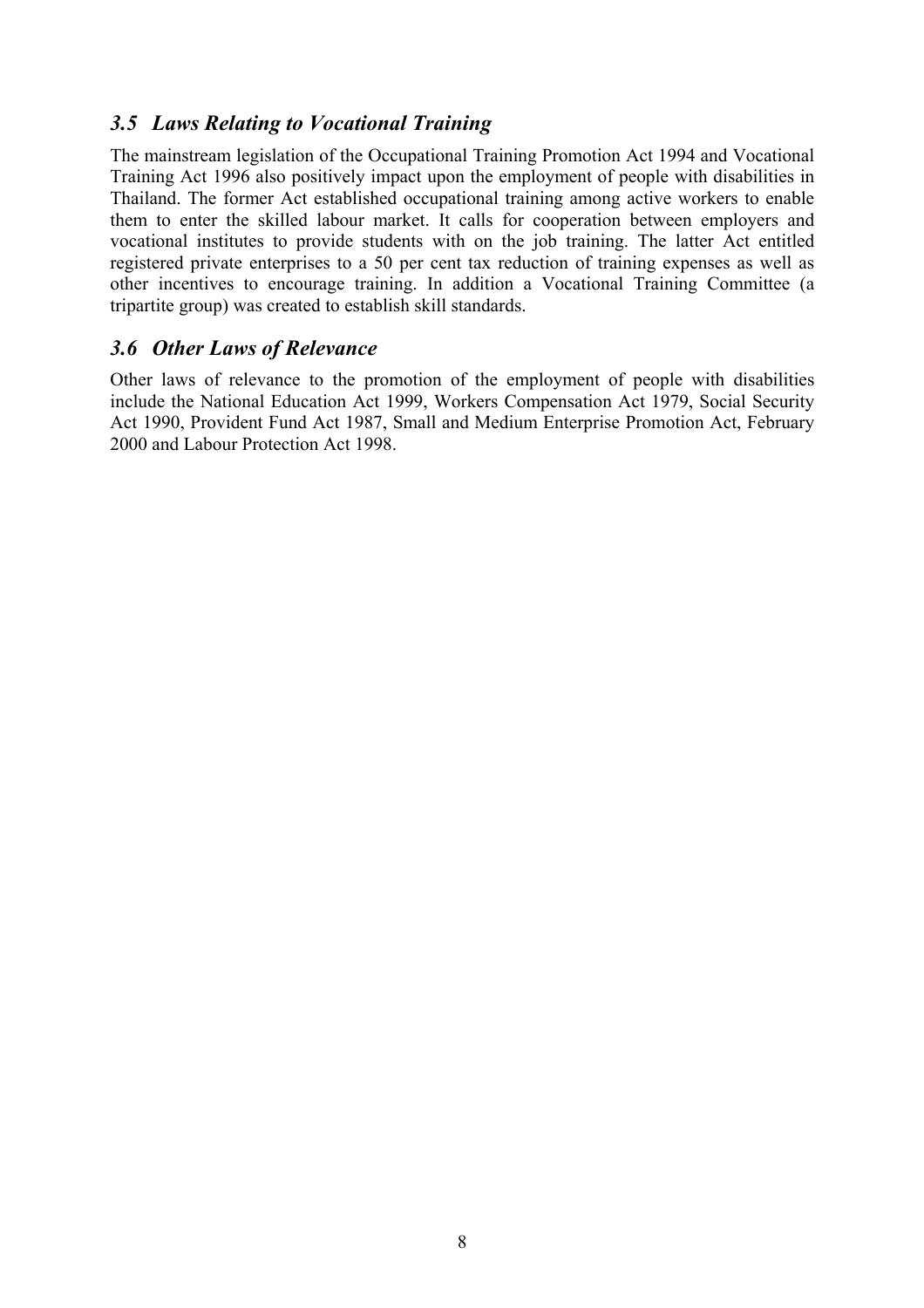#### <span id="page-12-0"></span>**Table 2. Significant additional legislation on the education, employment and rehabilitation of people with disabilities**

|                                                                                | <b>Description</b>                                                                                                                                                                                                                                                                                                                                                                                                                                                                                                                                                                                                                                                     |
|--------------------------------------------------------------------------------|------------------------------------------------------------------------------------------------------------------------------------------------------------------------------------------------------------------------------------------------------------------------------------------------------------------------------------------------------------------------------------------------------------------------------------------------------------------------------------------------------------------------------------------------------------------------------------------------------------------------------------------------------------------------|
| National Education Act, 1999<br>Occupational Training<br>Promotion Act of 1994 | This act protects the rights of persons with disabilities to education in<br>accordance with their Constitutional rights. People with disabilities are<br>entitled to early intervention services, educational materials and<br>facilities, and government-supported home schooling. All children<br>receive 12 years of basic schooling free of charge. Educational<br>materials are being produced to meet the needs of target groups.<br>Establishes occupational training among active workers to enable them<br>to enter the skilled labour market as well as improve productivity of the<br>workforce. It calls for cooperation between employers and vocational |
| <b>Vocational Training Promotion</b>                                           | institutes to provide students with on the job training. Ministry of<br>Labour is responsible for implementation.<br>Entitles registered private enterprises to a 50 per cent tax reduction of                                                                                                                                                                                                                                                                                                                                                                                                                                                                         |
| Act 1996                                                                       | training expenses as well as other incentives to encourage training.<br>Established the Vocational Training Committee, a tripartite group to<br>establish skill standards.                                                                                                                                                                                                                                                                                                                                                                                                                                                                                             |
| Workers Compensation Act<br>1979                                               | Provides protection for employees disabled at work so that they receive<br>compensation for medical expenses, prosthetic devices and equipment,<br>and physical and mental rehabilitation. In addition, under this Act, the<br>Social Security Office provides special occupational rehabilitation at<br>the Industrial Rehabilitation Centre in Bangpoon, Pathum Thani<br>Province. The act also promotes the issue of better safety and health at<br>work places.                                                                                                                                                                                                    |
| Social Security Act 1990                                                       | The Social Security Act covers employees in enterprises in the private<br>sector with 10 or more workers. Insured members are granted certain<br>benefits (health care, rehabilitation services, income replacement, etc.)<br>in cases of illness, disability, maternity, old age and death. Chapter 8,<br>pertaining to unemployment benefits, is not yet in force. Physical,<br>mental and occupational rehabilitation expenses are covered by<br>invalidity benefits. Social Security services include 500 baht (US\$12) a<br>month cost-of living for registered persons with disabilities as a<br>subsistence allowance                                           |
| Labour Protection Act 1998                                                     | This act covers all aspects of labour protection including employment<br>issues, rules on basic pay, holiday pay and overtime, remuneration<br>including minimum wages, welfare, occupational safety and health,<br>suspension from work, severance pay. The Employees Welfare Fund is<br>also established, which assists families of deceased workers,<br>employees who resign or other cases. The Fund will be used in<br>companies with more than 10 employees where no Provident Fund has<br>been established. There are no provisions relating specifically to<br>persons with disabilities in the Labour Protection Act.                                         |
| Provident Fund Act 1987                                                        | This voluntary fund was established to provide legal and regulatory<br>framework for employer-sponsored retirement savings plans for the<br>employees of large enterprises of the private sector in the years<br>preceding the establishment of the Social Security Act. Employees<br>contribute between 3 and 15 per cent of wages and employers between<br>equal or higher contributions up to a maximum of 15 per cent. There<br>are no disability-specific guidelines in the Provident Fund Act.                                                                                                                                                                   |
| Small and Medium Enterprise<br>Promotion Act, February 2000                    | Establishes a Board of SMSE development under of the Office of<br>SMSE that oversees a fund for SMSE development and establishes a<br>plan for SMSE development.                                                                                                                                                                                                                                                                                                                                                                                                                                                                                                       |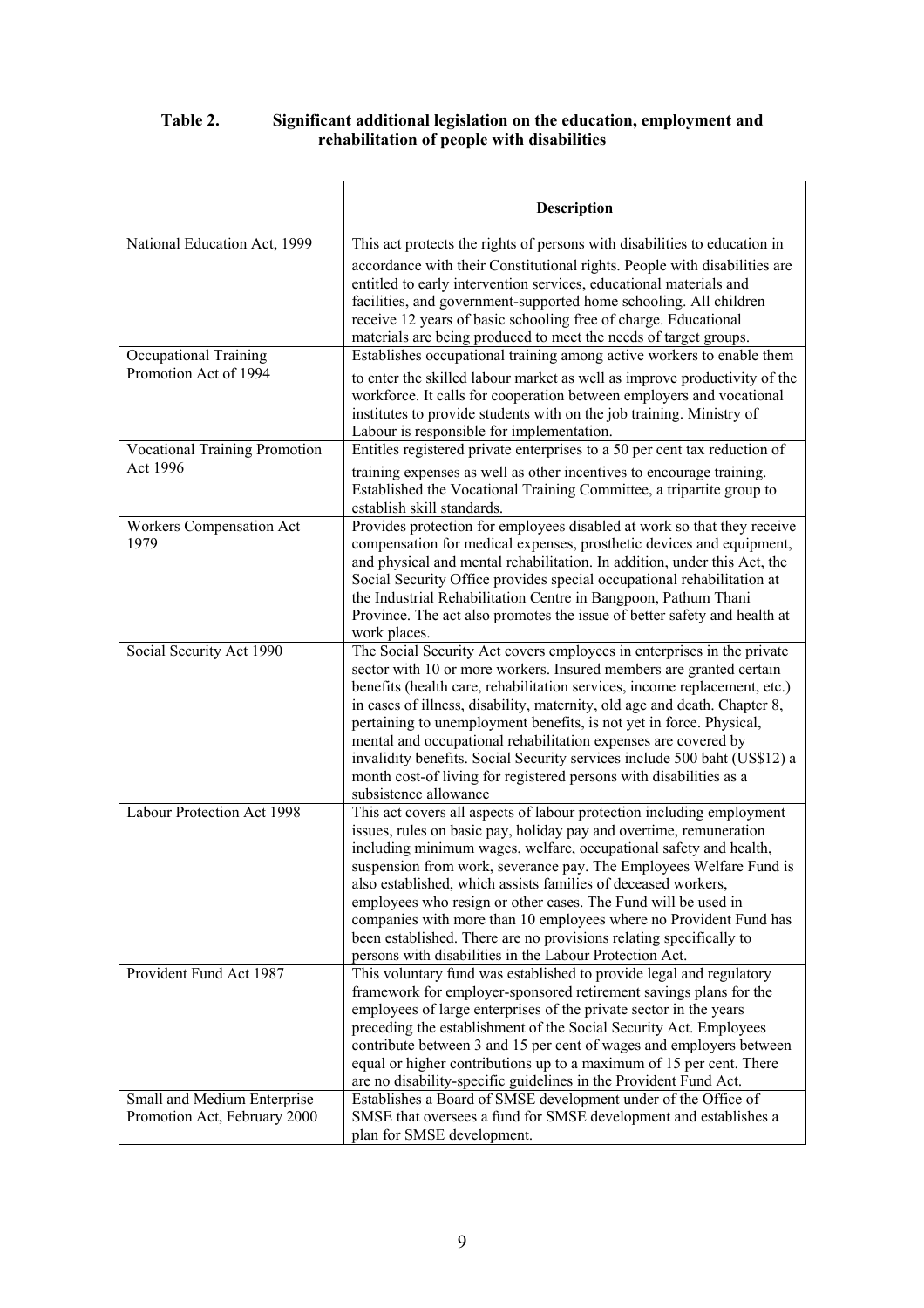### <span id="page-13-0"></span>*3.7 Discriminatory laws*

Although Article 30 of the Constitution of Thailand prohibits discrimination against people with disabilities on the basis of their physical condition, nearly forty laws still block people with disabilities from applying for jobs as teachers, police, prosecutors, judges, and staff of electricity, water and railway and communications authorities.

### <span id="page-13-1"></span>*3.8 Proposed law*

"A Disability Employment Institute for Persons with Disabilities Act" is to be enacted within the year 2003.

### <span id="page-13-2"></span>*3.9 International commitments*

Thailand signed the Proclamation on the Full Participation and Equality of People with Disabilities in the Asian and Pacific Region as of 1 September 2001. It has not yet ratified Vocational Rehabilitation and Employment (Disabled Persons) Convention, 1983 (No. 159).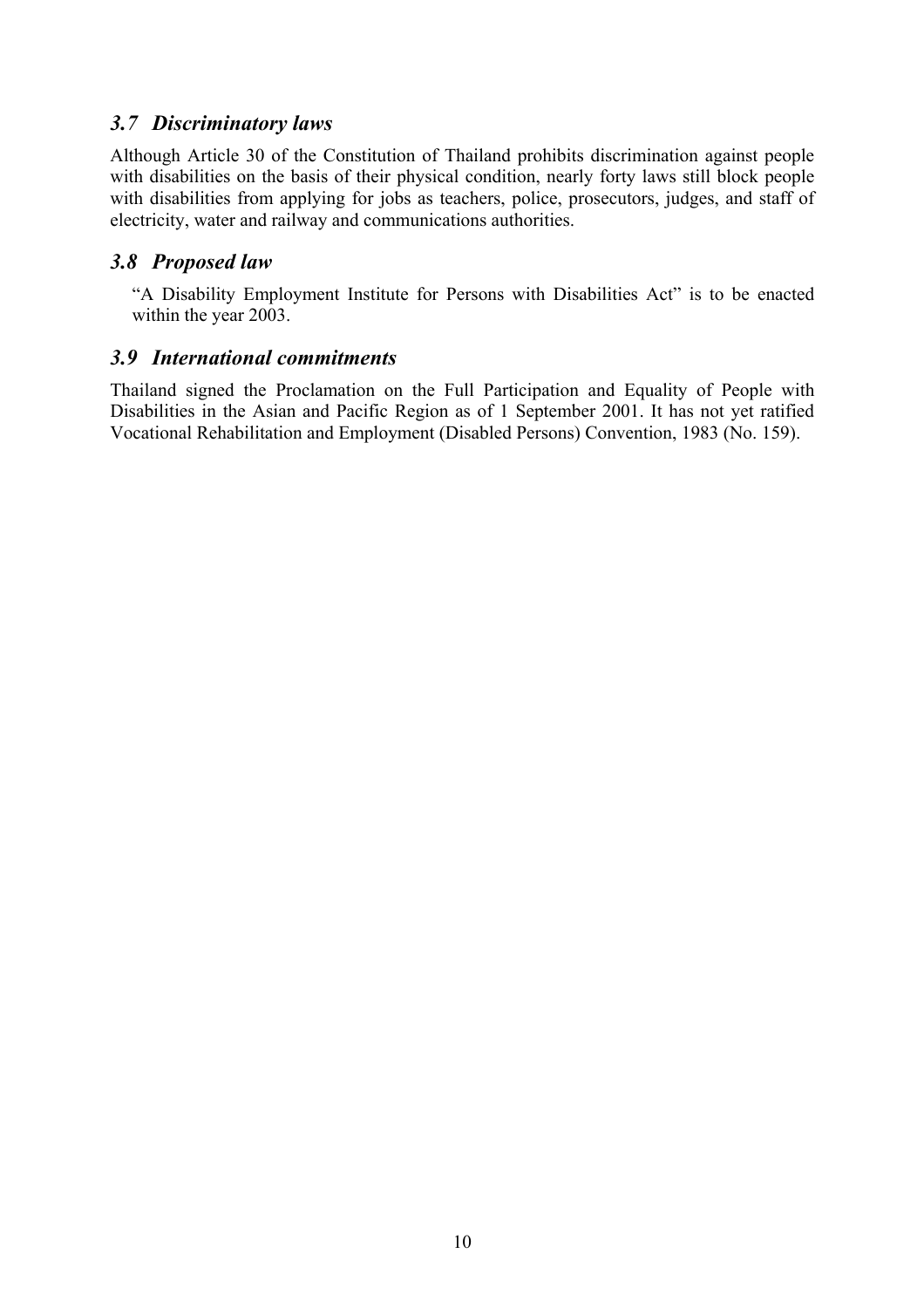### <span id="page-14-0"></span>**4. IMPLEMENTATION**

### *4.1 Institutional Framework*

<span id="page-14-1"></span>The principal Ministry promoting the interests of people with disabilities is the Ministry of Social Development and Human Security (formerly the Ministry of Labour and Social Welfare). However, the Ministry of Education, the Ministry of Finance also have a positive impact upon this area. Together with the Office of the Committee for Rehabilitation of Disabled Persons (OCRDP), these comprise the main Ministries working towards the full participation of persons with disabilities in employment through their policies and programmes.

#### <span id="page-14-2"></span>**4.1.1 Ministry of Social Development and Human Security**

The Ministry Social Development and Human Security is comprised of the Department of Public Welfare, Department of Skills Development, Department of Labour Protection and Welfare and the Social Security Office. The main roles of these departments are presented below:

#### *4.1.1.1 Department of Public Welfare*

The Department has primary responsibility for implementing national social welfare policies. The Department works in partnership with the private sec*t*or, modifying regulations to comply with people's rights as outlined in the 1997 Constitution. One of its major activities outlined in its last Annual Report (2000), was "providing vocational training and upgrading quality of life of disadvantaged young women and people with disabilities as well as promoting income generation."

The Social Security Division, Welfare Assistance Divisions and most importantly, the Office of the Committee on Rehabilitation of Disabled Persons are within its Central Administration.

#### *4.1.1.2 Committee for Rehabilitation of Disabled Persons (OCRDP)*

This committee was established under the Rehabilitation Act and includes representatives of Ministries of Labour, Public Welfare, Public Health, Education, University Affairs, Budget Bureau and Department of medical services, the Employers Confederation of Thailand, as well as representatives from six NGOs. This broad composition reflects the multi-dimensional nature of the task of improving opportunities for disabled people and the need for action across a range of different policy areas if equality of opportunity is to be achieved. The Committee, which is chaired by the Minister of Labour and Social Welfare, has policy and planning roles concerning the implementation of the Rehabilitation Act. In relation to vocational training and employment, it provides assistance in the development and rehabilitation of disabled persons, and supports disability related services of public and nongovernmental organizations by providing appropriate technical and financial assistance, facilities or services. In addition, the Committee approves programme and project applications for loans or grants from the Fund for Rehabilitation of Disabled Persons.

#### *4.1.1.3 Office Committee for Rehabilitation of Disabled Persons (OCRDP)*

The Office of the Committee for Rehabilitation of Disabled Persons (OCRDP) was also established under the Rehabilitation Act. Its main objective is to liaise with Government and NGOs involved with service delivery and with policy concerning the implementation of the Rehabilitation Act. Other activities include the collection and retrieval of information on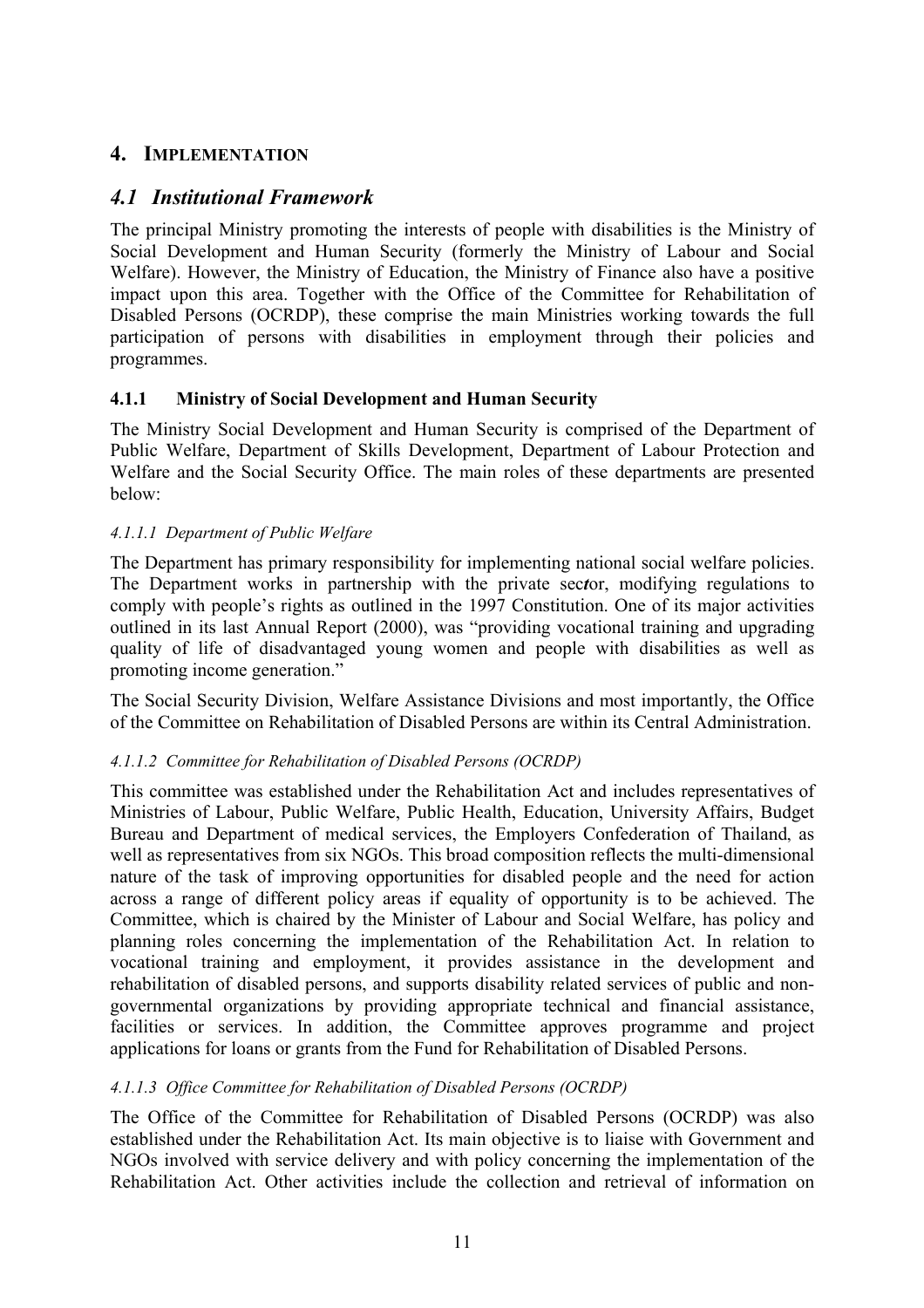Persons with Disabilities and related matters, the preparation of rehabilitation programmes for submission to the Committee, coordination and cooperation with rehabilitation service providers as well as monitoring and follow up activities.

Persons with Disabilities who register with the OCRDP have the right to vocational guidance and training, as well as to education either in special schools or in ordinary schools. Vocational training and employment activities include employment promotion, small-scale job placement service. In addition, public and NGO disability-related services are to be supported through the provision of appropriate technical and financial assistance and the approval of project applications for loans or grants from the Fund for the Rehabilitation of Disabled Persons.

In 1999 the OCRDP set up Provincial Committees for the Rehabilitation of Disabled Persons in every province. These committees are required to have four disabled persons as members to promote disability issues related to achieving national, regional and international objectives.

The main committee is comprised of six sub-committees, three of which are of particular relevance to the employment of disabled persons. The Director General of the Department of Skills Development chairs the Development, Rehabilitation Sub Committee. It facilitates the participation of people with disabilities in mainstream training programmes, ensuring the use of proper equipment, assistive devices and training techniques. In addition, it encourages people with disabilities to form training and occupation self-help groups.

The Director of the Employment Services Department chairs the Employment Service Systems for People with Disabilities Sub Committee. It reviews and selects firms that are models for hiring people with disabilities and identifies organizations that provide employment support services.

The third Sub Committee is concerned with the Promotion of People with Disabilities in Self Employment. It provides advisory services, small business management information, marketing, product development and other assistance to those borrowing money from the Rehabilitation Fund. In addition, it had established a data centre for self-employment promotion and service access.

### <span id="page-15-0"></span>**4.1.2 Department of Skills Development**

It enhances the development of the labour force through its skill development institutes. Other activities include industrial restructuring, mobilising skill development information systems, improving legal measures to encourage the private sector to engage in skill development and increasing cooperation in skill development at national and international levels.

### <span id="page-15-1"></span>**4.1.3 Department of Labour Protection and Welfare (DLPW)**

DLPW is mandated to cover safety, health and welfare of workers. It includes the National Institute for the Improvement of Working Conditions and Environment (NICE) and its 17 regional centres, and 75 provincial labour protection and welfare offices and 19 offices in Bangkok.

### <span id="page-15-2"></span>**4.1.4 Social Security Office (SSO)**

The SSO manages the Workers Compensation Fund which seeks to compensate employees who are injured, sick or disabled as a result of work related activities. Includes Industrial Rehabilitation Centre Division that runs rehabilitation centres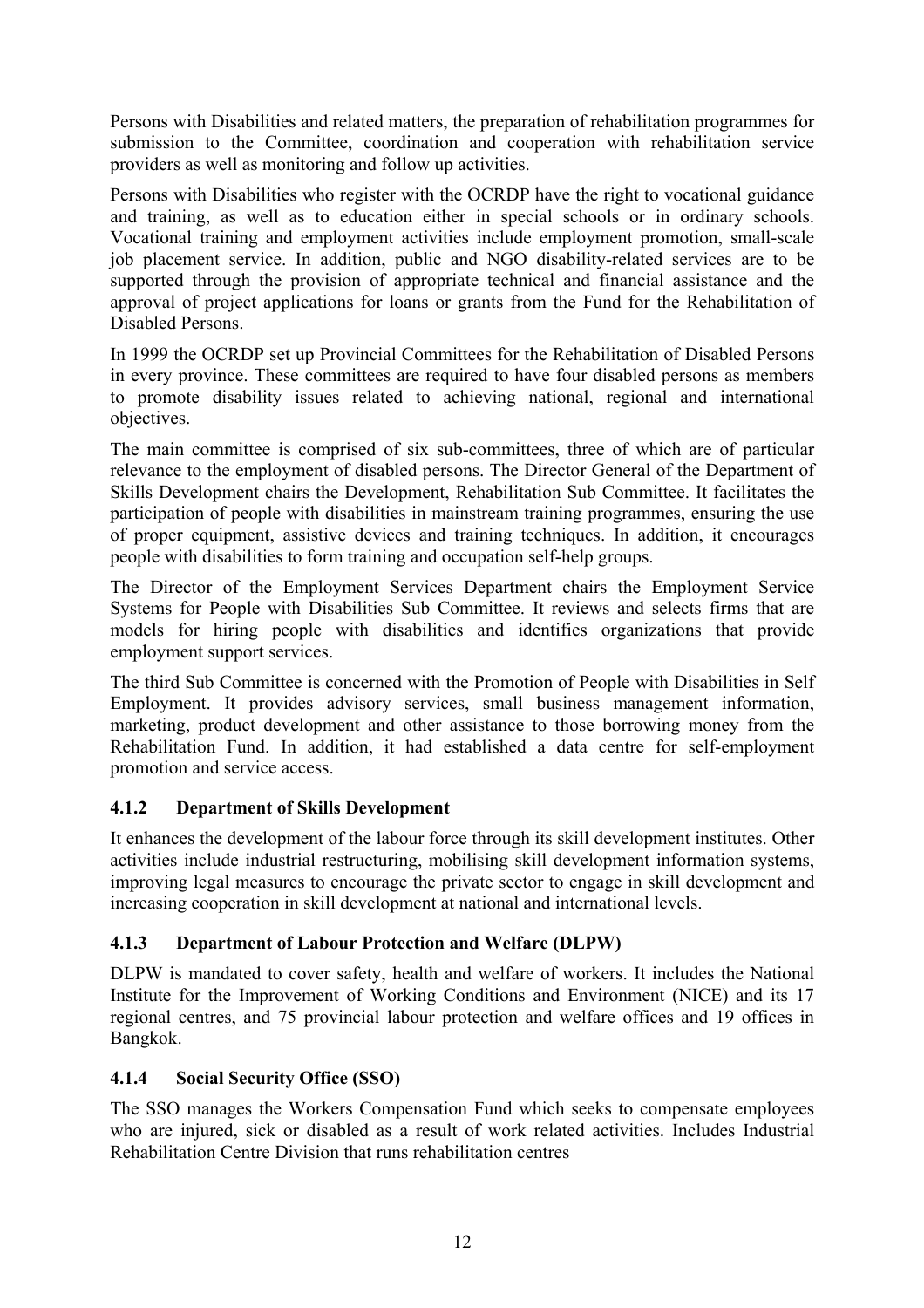### <span id="page-16-0"></span>*4.2 Policy*

Government policies and programmes concerned with the employability of disabled persons are both mainstream and disability specific.

#### <span id="page-16-1"></span>**4.2.1 National Plans containing policies on disability**

Governmental Plans responding to the need to maximize the employability of people with disabilities include the Ninth National Economic and Social Development Plan (2002-2006), the Draft Plan of Quality of Life Development for People with Disabilities (2002-2006) and the Plan for Employment Promotion and Development for People with Disabilities and Identification of 2002 as the Year of Employment Promotion for People with Disabilities.

#### *4.2.1.1 Ninth National Economic and Social Development Plan (2002-2006)*

The promotion of economic stability and sustainability (with targets related to GDP growth, job creation (230,000 jobs per year) among others) is one of the major objectives of the Ninth National Economic and Social Development Plan (2002-2006). Others include the establishment of a strong national development foundation (including human resource development, education and health systems reforms, and setting up social protection systems) and secondly, the reduction of poverty (with a target to reduce absolute poverty to less than 12 percent of the total population by 2006).

The Ninth Plan specifically identified the need to increase mainstream self-employment opportunities as a reaction to the Asian Financial Crisis and to realize the goal of reducing poverty. "Emphasis should be placed on the development of community enterprises by promoting the establishment of revolving funds to finance businesses. Micro credit projects need to be expanded to alleviate liquidity problems in many local economies."

#### *4.2.1.2 Draft Plan of Quality of Life Development for People with Disabilities (2002-2006)*

This Draft Plan is awaiting Cabinet approval. The plan articulates how to improve the quality of life for disabled people with specific strategies and targets related to education and employment among other areas.

Most of significance to the employment and education of persons with disabilities are the allied goals to increase the percentage of people with disabilities who have access to an education by 5 per cent per year and increase the percentage of people with disabilities who are employed by the same percentage.

Measures to enhance the employability of persons with disabilities in the Plan include initiatives for vocational training, referral and placement services, mechanisms for employment support, employment quotas, financial incentives and support for selfemployment enterprises.

#### *4.2.1.3 Vocational Training*

It is stated that opportunities are to be provided for persons with disabilities to gain access to all public and private training centres. In addition, business firms are encouraged to provide on the job training for persons with disabilities especially those of intellectual, mental and behavioural disabilities. The training is to include knowledge about skill development, product development, market promotion, business management, and sources of funds for persons with disabilities who want to be self-employed with participation of their families, communities and the society.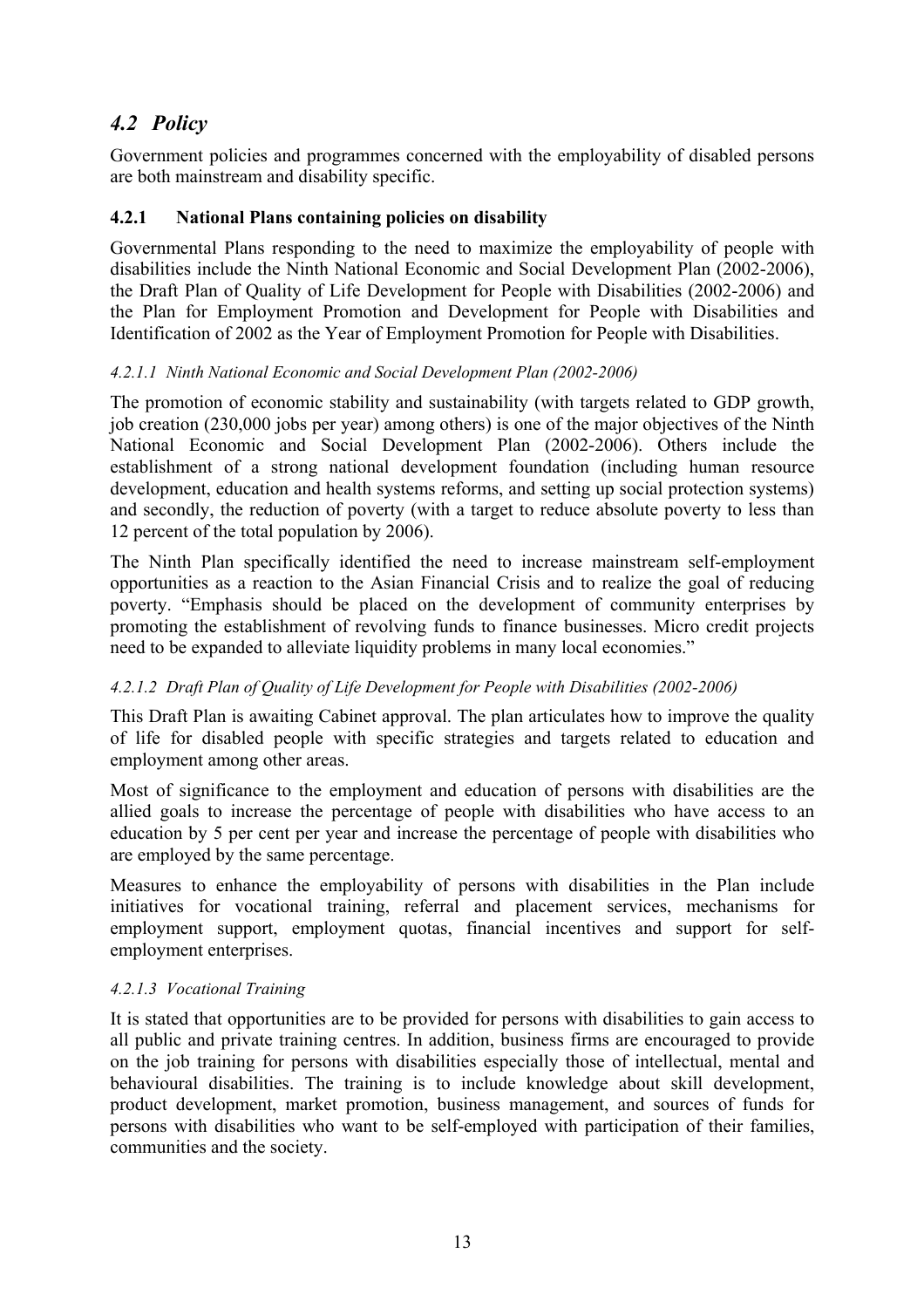#### *4.2.1.4 Referral and Placement Services*

The Plan declares that an employment and placement system is to be established with vocational capability assessment services and job placement services. Employment opportunities for persons with disabilities will be promoted by using public and private networks, as well as funding for NGOs.

#### *4.2.1.5 Financial Incentives*

Financial incentives for both employers potential and otherwise of persons with disabilities include an increase in benefits to private firms that employ disabled persons and a tax exemption when importing goods and equipment used by persons with disabilities for earning their living coupled with an adjustment of accounting to modernize the tax-exempt method. Financial incentives for the benefit of persons with disabilities include protective services for persons with disabilities to obtain fair welfare and income.

#### *4.2.1.6 Social Measures*

Social measures are to be used as a tool to encourage private firms, government agencies, and state enterprises that do not employ persons with disabilities to do so.

#### *4.2.1.7 Legislative Mechanisms*

No information was obtained in preparing this draft country profile.

#### <span id="page-17-0"></span>**4.2.2 Disability Specific Programmes**

The quota scheme is the pivotal programme for employment promotion of people with disabilities in Thailand. It was established by the Rehabilitation of Disabled Persons Act<sup>12</sup> and further clarified by Ministerial Regulations<sup> $13$ </sup>. The disability specific programmes are for the most part allied to the law and regulations. There are vocational training and self employment programmes as well as an employment service and occupational development centre.

#### *4.2.2.1 Vocational Training Programmes*

Vocational training courses specifically for people with disabilities are run by a number of government departments including the Ministry of Education and Special School Options and the Industrial Rehabilitation Centre operated by the Social Security office. In addition, the Department of Public Welfare operates eight residential vocational training centres and provides seventeen training courses. People with disabilities apply through provincial welfare offices. Initial assessment involving a basic literacy, paper and pencil tests and basic ability test through situational analysis determines a person's eligibility for training. One such Development Centre is situated in Pak Ket, it provides employment for disabled people who completed training in the Public Welfare and non governmental organisation centres. The aim is to enhance the skills and experience of disabled people and to familiarise them with the requirements of the working environment before they enter the workforce.

#### *4.2.2.2 Special Employment Services*

The OCRDP provides a small-scale job placement service for disabled persons based in Bangkok. This service focuses predominantly on providing information on job vacancies from a central location to job seekers and training centres. It does not play a proactive role in securing employment or in following up after recruitment to promote job retention. However,

<span id="page-17-1"></span><sup>&</sup>lt;sup>12</sup> See section 3.2

<span id="page-17-2"></span> $13$  See section 3.2.4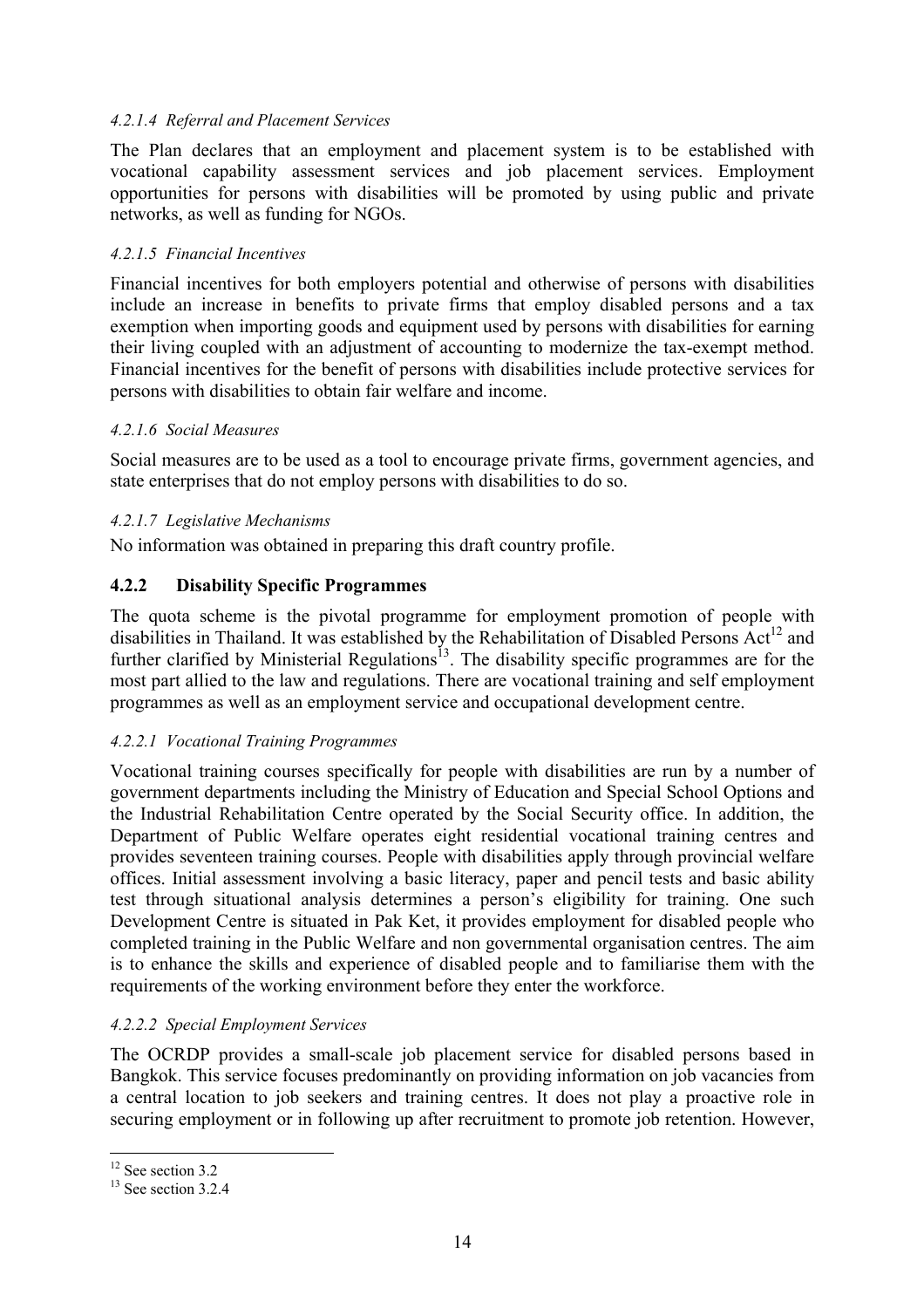it is not the sole disability specific placement service, the Vocational Training Centres of the Department of Public Welfare seek jobs for graduates from their centres, relying primarily on arrangements which exist with specific companies locally and regionally.

#### *4.2.2.3 Self Employment and Income Generation*

The Department of Public Welfare provides loans to people with disabilities for the purposes of either self-employment or expanding an existing business. The loans are sourced through the Rehabilitation Fund<sup>14</sup>. (This fund is made up of government grants, employer payments linked to the non-fulfilment of quota obligations and private donations.) In order to qualify for the loan, the applicant must be registered with the OCRDP and the proposed activity be considered viable. The loan is 20,000 baht, it is interest free with a maximum five year repayment period. However, no formal business development services or training are offered.

#### *4.2.2.4 Occupational Development Centre*

This is the only sheltered workshop operated by the government for People with Disabilities. It has been in operation since 1983 as a model of real enterprise. It employs graduates of training centres who are skilled in dressmaking but are not ready for open or selfemployment.

### <span id="page-18-0"></span>**4.2.3 Mainstream Programmes**

Mainstream initiatives include vocational training, employment service and self-employment programmes.

#### *4.2.3.1 Vocational Training*

The aim is to increase vocational training facilities throughout the country via networking with disabled persons organisations and non-governmental organisations. In addition, a centre providing pre vocational training preparatory courses and a centre to assess working capacity are to be established. Vocational contests for persons with disabilities are to be organised with the aim of increasing awareness of the valuable potential of disabled persons.

Both the Ministry of Education and the Ministry of Labour and Social Welfare operate vocational training programmes through the respective departments of the Department of Technical Vocational Education, Department of Non Formal Education and the Department of Skills Development and the Department of Public Welfare. By virtue of the aforementioned Cabinet Resolution 1994, vocational training institutions must accept people with disabilities. Although, the Department of Skills Development actively encourages integration of people with disabilities into mainstream program, no accommodations are made for disabilities.

#### *4.2.3.2 Plan for Employment Promotion and Development for People with Disabilities and Identification of 2002 as the Year of Employment Promotion for People with Disabilities*

The Subcommittee on Employment Promotion for People with Disabilities consists of agencies such as the Ministry of Labour and Social Welfare, Ministry of Education, and organization of people with disabilities, developed a Plan for Employment Promotion and Development for People with Disabilities (2002-2006). Input from this plan contributed to the overall Quality of Life Development for People with Disabilities (2002-2006). The six sub committees of the Office of the Committee for Rehabilitation of Disabled Persons (OCRDP), will develop action plans and measures related to implementing the plan.

<span id="page-18-1"></span> $\overline{a}$ <sup>14</sup> See Section 3.2.3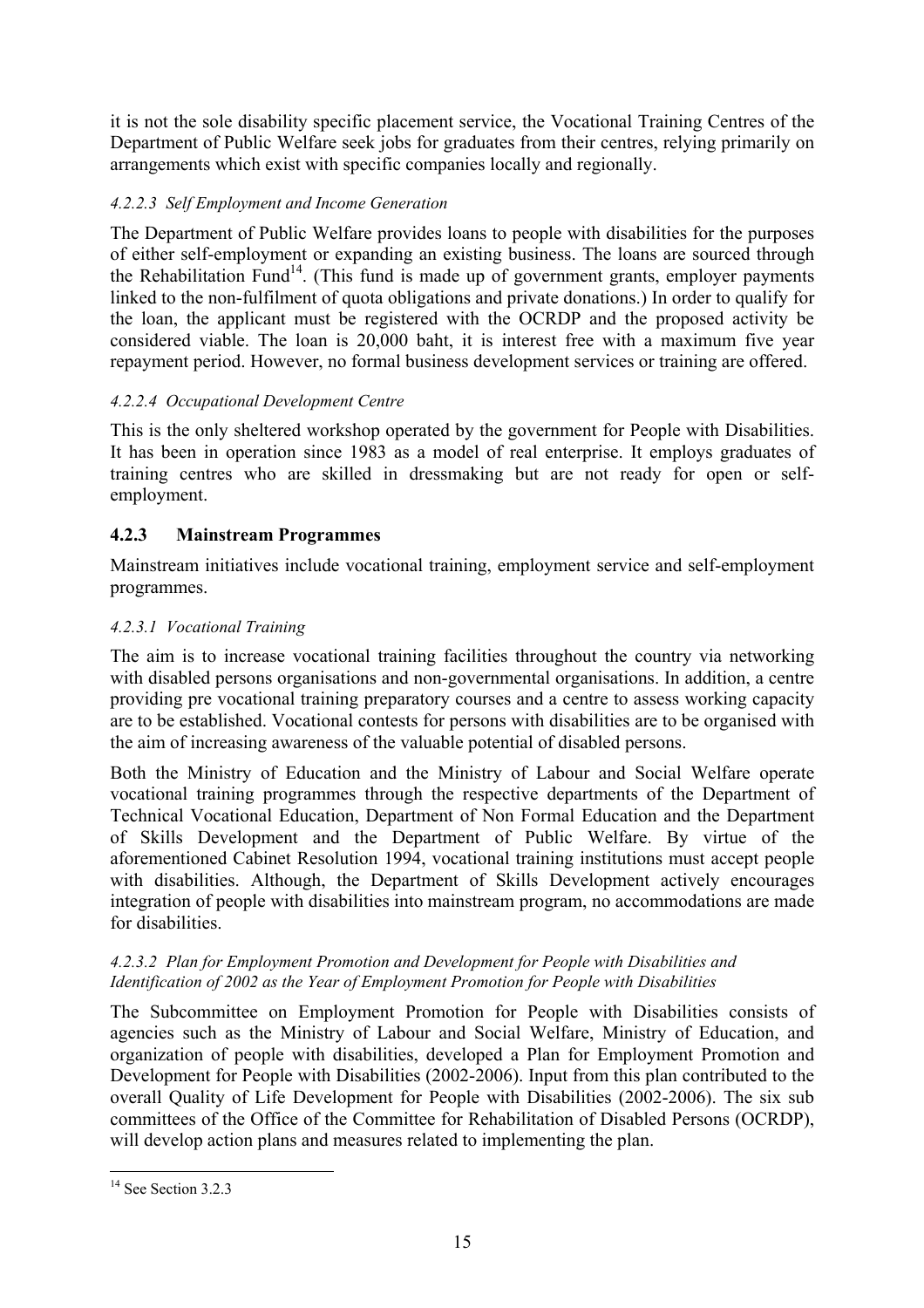On 9 October 2001, the Cabinet approved 2002 as the year to promote employment promotion of people with disabilities. Through this initiative, many government agencies and the private sector are cooperating to expand vocational rehabilitation and employment prospects for people with disabilities. The guidelines specifically refer to increasing opportunities for disabled persons for both vocational training and employment.

#### *4.2.2.3 Employment Opportunities*

In order to promote the employability of disabled persons a database is to set up on demand for disability labour and number of persons with disabilities who want to work in order to match the demand and supply properly and efficiently. Private firms are to be encouraged not only to hire more persons with disabilities but also provide secure work. Additionally, selfemployment for persons with disabilities is to be researched and fostered.

Finally, a campaign is to be conducted to encourage the government to be a source of employment for persons with disabilities and the media is to be used as a tool to disseminate information about the year of employment promotion for PWD 2002.

### <span id="page-19-0"></span>*4.3 Consultative Mechanisms*

No information was obtained in preparing this draft country profile.

### <span id="page-19-1"></span>*4.4 Enforcement*

The quota scheme introduced by law does not have a formal enforcement mechanism.

### <span id="page-19-2"></span>*4.5 Employment Promotion Measures*

### <span id="page-19-3"></span>**4.5.1 Employment Services**

The employment services are operated by the Department of Employment. There is a network of 84 offices, nine in Bangkok and seventy-five in the provinces. Typically, each office has about three officers to serve both the job seekers and employers. The service includes the provision of a free labour exchange, employment counselling and career guidance, job placement services.

In addition to this, a small scale specialized placement service is provided to people with disabilities through the Office of the Committee for the Rehabilitation of Disabled Persons.

### <span id="page-19-4"></span>**4.5.2 Support for Self-Employment and Income Generation**

#### *4.5.2.1 Mainstream support for self-employment and income generation*

The Royal Thai Government is a supporter of self-employment and the development of micro (1-4 employees), small (5-19 workers) and medium (20-99 workers) enterprises, however Thailand lacks a formal policy in this area.<sup>15</sup> As in many countries, micro enterprises are seen as a strategy for poverty alleviation and income generation and are within a welfare context rather than a job creation context and this appears to be the case in Thailand,<sup>16</sup> but perhaps with good cause. Job creation strategies are an important development approach and a reaction to the Asian financial crisis.

The Ninth plan specifically identified the need to increase mainstream self-employment opportunities as a reaction to the crisis and to realize the goal of reducing poverty. :"Emphasis

<span id="page-19-5"></span><sup>&</sup>lt;sup>15</sup> ILO/UNDP, Micro and Small Enterprises in Thailand

<span id="page-19-6"></span> $16$  Ibid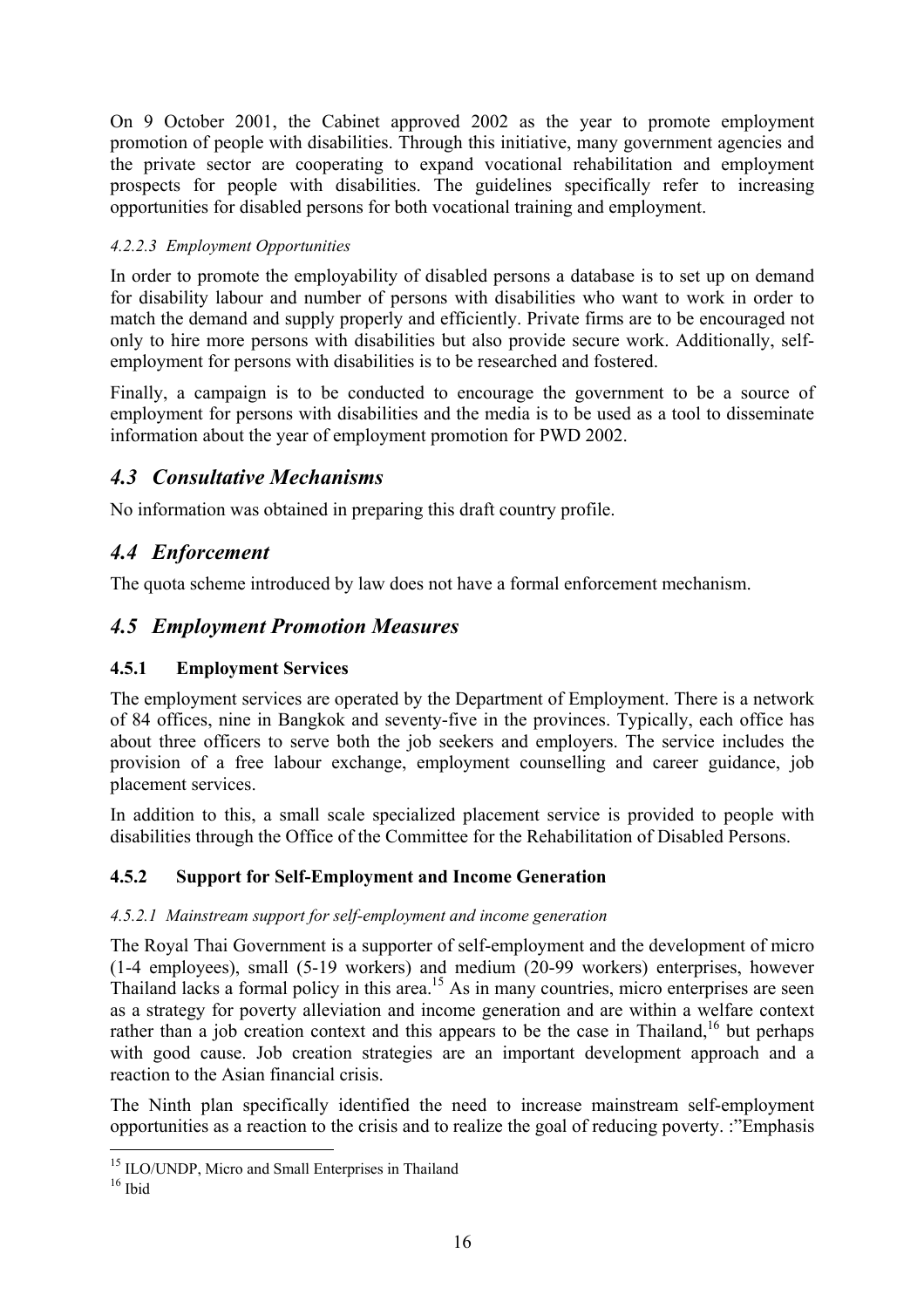should be placed on the development of community enterprises by promoting the establishment of revolving funds to finances businesses. Micro-credit projects need to be expanded to alleviate liquidity problems in many local economies."

Some of the self-employment initiatives in response to the crisis are noted in section 4.13 related to poverty alleviation and rural development initiatives. Since Thailand is largely an agrarian economy, many of the self-employment efforts are delivered through rural development initiatives.

Training for entrepreneurship and self-employment however, are not well developed and linkage between Ministries providing such services, except the Ministry of Industries and the Ministry of Labour and Social Welfare is lacking.<sup>17</sup> In the course of doing this research, little information was found on training and services for micro and small enterprises. Although the DSD offers such training as noted in the section of vocational training, it seems that since people with disabilities have access to Rehabilitation Fund for loans, key informants and materials related to disability did not focus on other options.

#### *4.5.2.2 Mainstream support for self-employment and income generation for people with disabilities*

Theoretically, people with disabilities should have access to self-employment and income generating programs that exist but little information was found on this topic and it requires additional research.

#### *4.5.2.3 Self-employment and income-generation support services for people with disabilities*

The DPW provides loans to people with disabilities who want to become self-employed or expand an existing business. A maximum 20,000 baht, interest free loan with a maximum five-year repayment period is available. This is provided through the Rehabilitation Fund. However, no formal business development services or training are offered. As noted in the section on vocational training for people with disabilities, some of the centers provide business development training but no set curricula or service policies exist. The need for this is noted in the Draft Plan and has been identified by DPW officials.

<span id="page-20-0"></span> $\overline{a}$  $17$  ILO, August 2000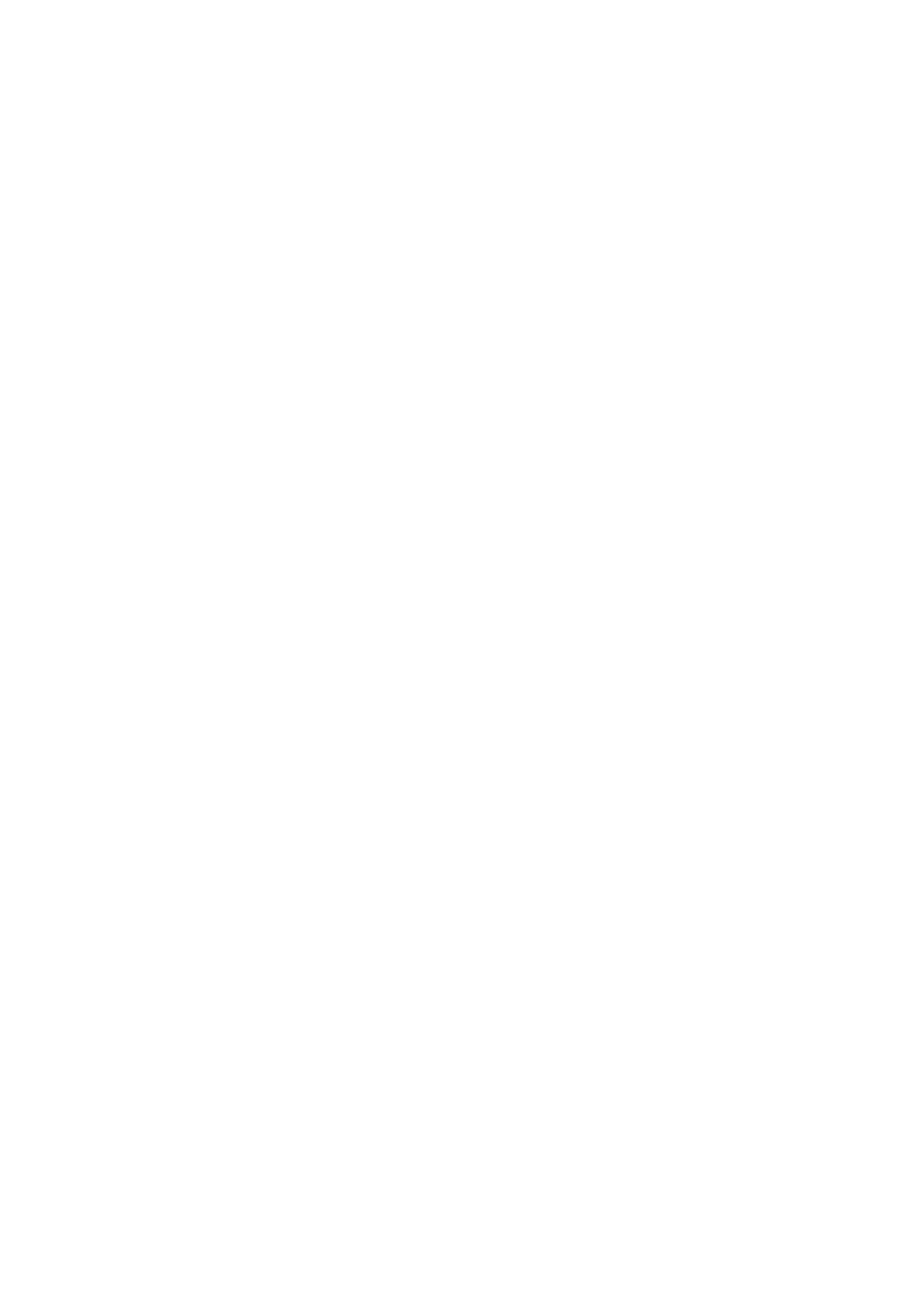### <span id="page-22-0"></span>**5. OUTCOMES AND IMPACT**

### *5.1 Data / Statistics concerning the employment of people with disabilities*

<span id="page-22-1"></span>Statistics from the Public Welfare Department indicate that, between 1997 and 1999 about 5500 people with disabilities were employed, while 12,500 received loans of 20,000 baht. However, further data indicates skill deficits were the limiting factor in the number of people with disabilities gaining access to the active workforce, over the three year period from 1996 to 1998, employers covered by the Rehabilitation Act offered more than 9,000 job vacancies each year specifically for jobseekers with disabilities for which neither the DPW or the DOE Employment Service could find qualified applicants.<sup>18</sup> In addition, employer participation in the quota scheme is on the decline, in 1997, 54 per cent of companies complied whilst in 2001 only 30 per cent complied. According to the National Statistical Office (1996) 75 per cent of the industrial sector was made up of enterprises employing one to four employers. However, the quota scheme only relates to companies of more than 200 employees and thus only addresses promoting employment for people with disabilities within a very small section of the labour force.

### <span id="page-22-2"></span>*5.2 Open employment opportunities for people with disabilities*

Theoretically, most jobs are open to people with disabilities, although as noted in Section 3, some discriminatory legislation is still on the books and has recently received considerable public scrutiny.

In addition to the special constraints people with disabilities face in accessing jobs, they also fact the same challenges in finding employment as the general population. The Asian financial crisis had a real impact on the number of job seekers and the available job vacancies to meet those needs. According to the Ministry of Labour and Social Welfare Annual Report 2000:

The domestic employment statistics during 1996-2000 show that the situation of unemployment really happened…There was an increased trend of 295,023 people looking for a job and using the service in 1999 from 174,841 in 1997. The upward trend is still continuing, while the amount of job vacancies provided by workplaces is falling. The number of job vacancies was 571,678 in 1997 and then decreased to 407,135 in 1999. In 2000 (January-September), there were 332,317 vacancies, 199,740 job applicants, 95,607 of which were accepted for jobs (or 47.87 per cent of all job applicants of 28.77 per cent of the vacancies.) The main cause of this is the difference between workplaces' needs and the job applicants' qualifications in terms of education, age and work experience.<sup>19</sup>

Certainly, based on the evidence that people with disabilities are less likely to be qualified, their opportunity to effectively compete with other job seekers or fill job openings are limited. In fact, over the three-year period from 1996 to 1998, employers covered by the Rehabilitation Act offered more than 9,000 job vacancies each year, specifically for job seekers with disabilities, for which neither the DPW nor the DOE Employment Service could find qualified applicants.<sup>20</sup> The data suggests that even though job opportunities decreased and competition for jobs increased, skill deficits limited the access of people with disabilities to job opportunities.

<span id="page-22-3"></span><sup>18</sup> EASMAT 1999

<span id="page-22-4"></span><sup>19</sup> MOLSW, 2000 Annual Report, page 6

<span id="page-22-5"></span><sup>20</sup> EASMTAT, 1999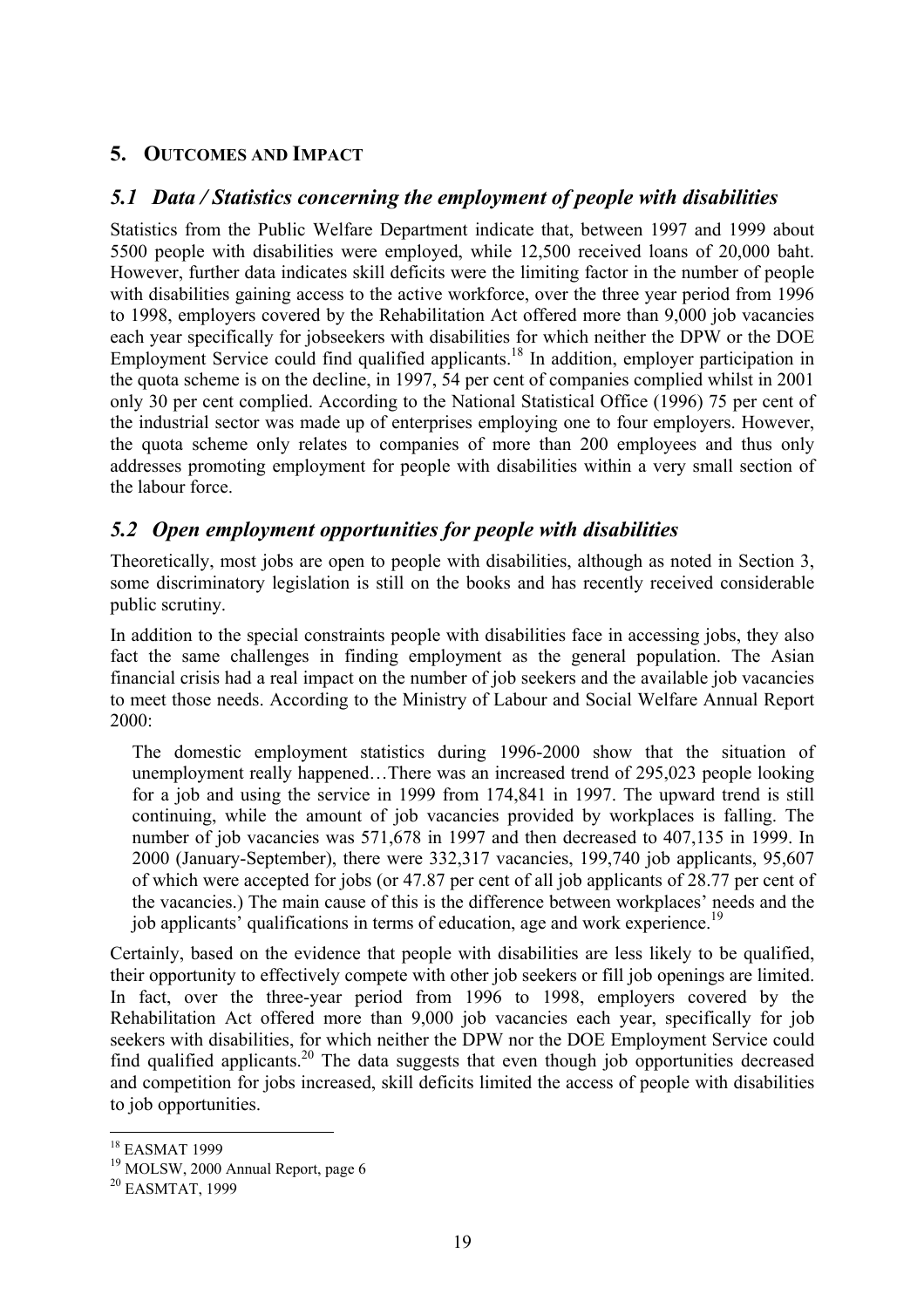Currently there is no countrywide data on the total number of disabled persons in the labour market, either as employees or as self-employed. The Public Welfare Department reported that, between 1997 and 1999, about 5500 people with disabilities were employed, while 12,500 people received loans of 20,000 Baht. The figures for graduates of DPW and other training programs were noted in Section 4, however these constitute a small percentage of disabled persons.

In 1996, 1.4 million with disabilities were reported employed according to the Ministry of Public Health survey.

The quota system and employer incentives noted in Section 3 are the major incentives for employment promotion in the formal open labour market. Employer participation in the quota scheme however is on the decline. In 1997, 54 per cent of companies complied. In 2001, only 30 per cent complied.<sup>21</sup> The OCRDP, which administers the law, attributes this decline to the fact that the quota is not enforced and employers are not actively fined. The law contains no enforcement provisions. The OCRDP subcommittee dealing with the law and employment is studying the possibility of recommending the law to insert provisions for non-compliance.<sup>22</sup>

As evidenced from table 3, the number of non-complying employers has risen from 45 per cent of those obligated by the law to 70 per cent in 2001.

<span id="page-23-0"></span><sup>&</sup>lt;sup>21</sup> Verbal report from Khun Sunee

<span id="page-23-1"></span><sup>&</sup>lt;sup>22</sup> Ibid. Although a fine is supposed to be paid, there is no punish for failure to pay the fine.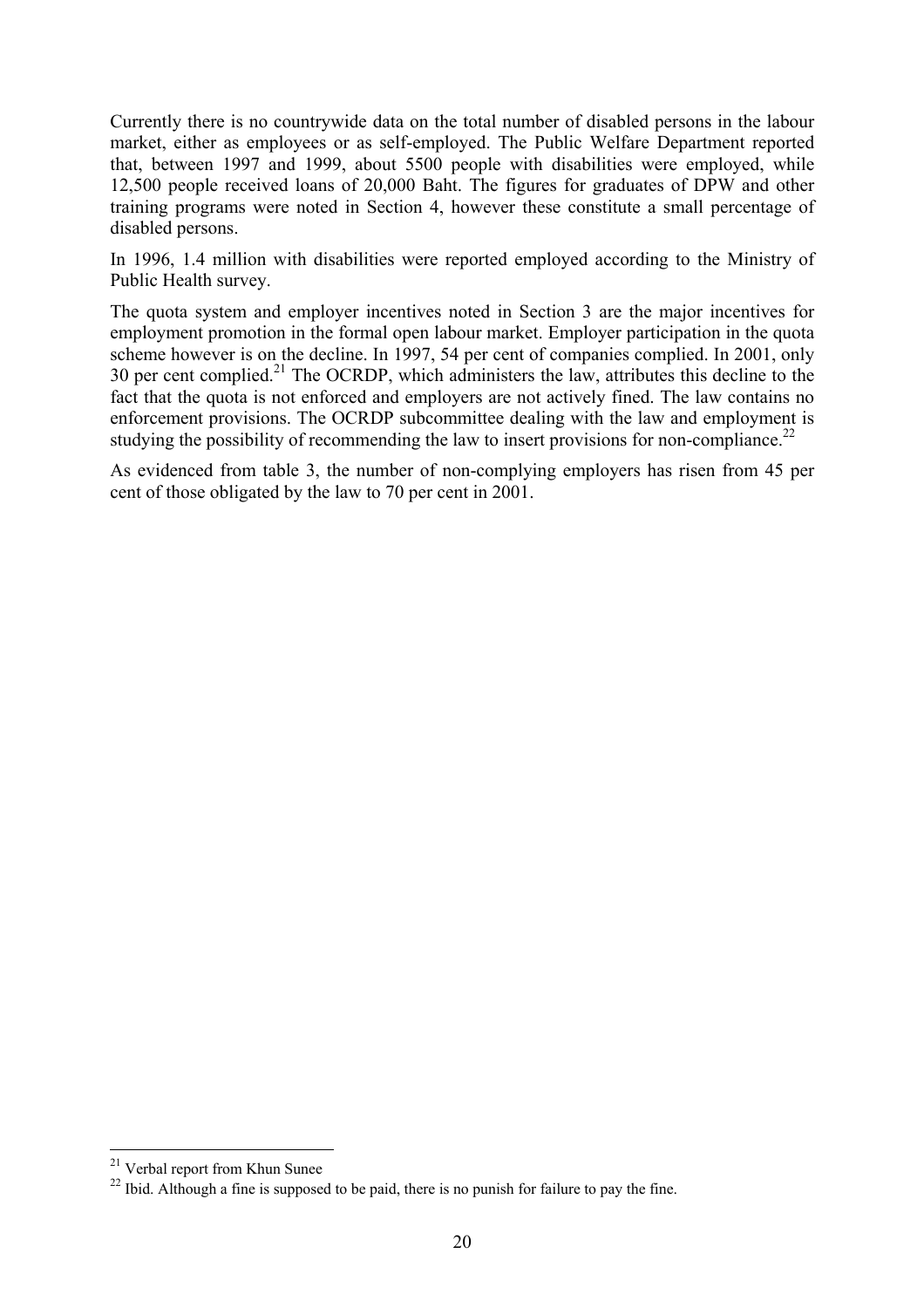|                                                                     |       | 1997                  |       | 1998                  |       | 1999               |       | 2000                  |       | 2001               |
|---------------------------------------------------------------------|-------|-----------------------|-------|-----------------------|-------|--------------------|-------|-----------------------|-------|--------------------|
|                                                                     |       | <b>Persons</b>        |       | <b>Persons</b>        |       | <b>Persons</b>     |       | <b>Persons</b>        |       | <b>Persons</b>     |
| Enterprises w/<br>more than 200<br>employees                        | 5,415 | 15,063                | 5,675 | 16,111                | 5,133 | 11,555             | 5,301 | 10,602                | 5,082 | 10,164             |
| Inform DPW +<br><b>Employ People</b><br>with Disabilities           | 408   | 815                   | 398   | 958                   | 202   | 370                | 168   | 224                   | 39    | 45                 |
| <b>Inform DPW</b><br>but no<br>employment                           | 1,026 | 9,322                 | 1,076 | 9,748                 | 266   | 1,450              | 282   | 1,266                 | 176   | 761                |
| Inform that<br>already employ<br>People with<br><b>Disabilities</b> | 737   | 1,811                 | 428   | 1,063                 | 412   | 992                | 1,083 | 1,543                 | 667   | 1,490              |
| Contribute to<br>the fund                                           | 470   | 1,342                 | 521   | 1,086                 | 530   | 1,165              | 572   | 1,231                 | 524   | 1,240              |
|                                                                     |       | 34.93 Baht<br>million |       | 34.45 Baht<br>million |       | 34.49 Baht million |       | 36.39 Baht<br>million |       | 35.47 Baht million |
| Inform w/less<br>than 200<br>employees                              | 314   | $\blacksquare$        | 268   | $\blacksquare$        | 197   |                    | 149   | $\blacksquare$        | 115   |                    |
| Non-complying<br>(no<br>announcement,<br>no contribution)           | 2,461 | 5,698                 | 2,985 | 12,855                | 3,526 | 8,052              | 3,047 | 6,091                 | 3,561 | 6,950              |
| Complying                                                           |       | 2,955 (54%)           |       | 2,691 (47%)           |       | $1,607(31.3\%)$    |       | 2,254(43%)            |       | 1,521 (30%)        |
| Non-complying                                                       |       | 2,460 (45%)           |       | 2,985 (52%)           |       | 3,526 (68.7%)      |       | 3,047 (57%)           |       | 3,561 (70%)        |

<span id="page-24-0"></span>**Table 3. Employers nationwide covered by the quota system** 

According to requests made to the Department of Social Welfare, employers most frequently request candidates to fill the following positions:

- Computer operator
- Telephone operator
- General administrative clerk
- Production worker
- Sewing machine operator
- Accountant and bookkeeper
- Cleaner

 $\overline{a}$ 

- General workers
- Bar code sticker $^{23}$

Of those individuals tracked by the Department, people with disabilities tend to be employed in the following jobs.

<span id="page-24-1"></span> $2<sup>23</sup>$  Information provided by the Department of Social Welfare, July 2002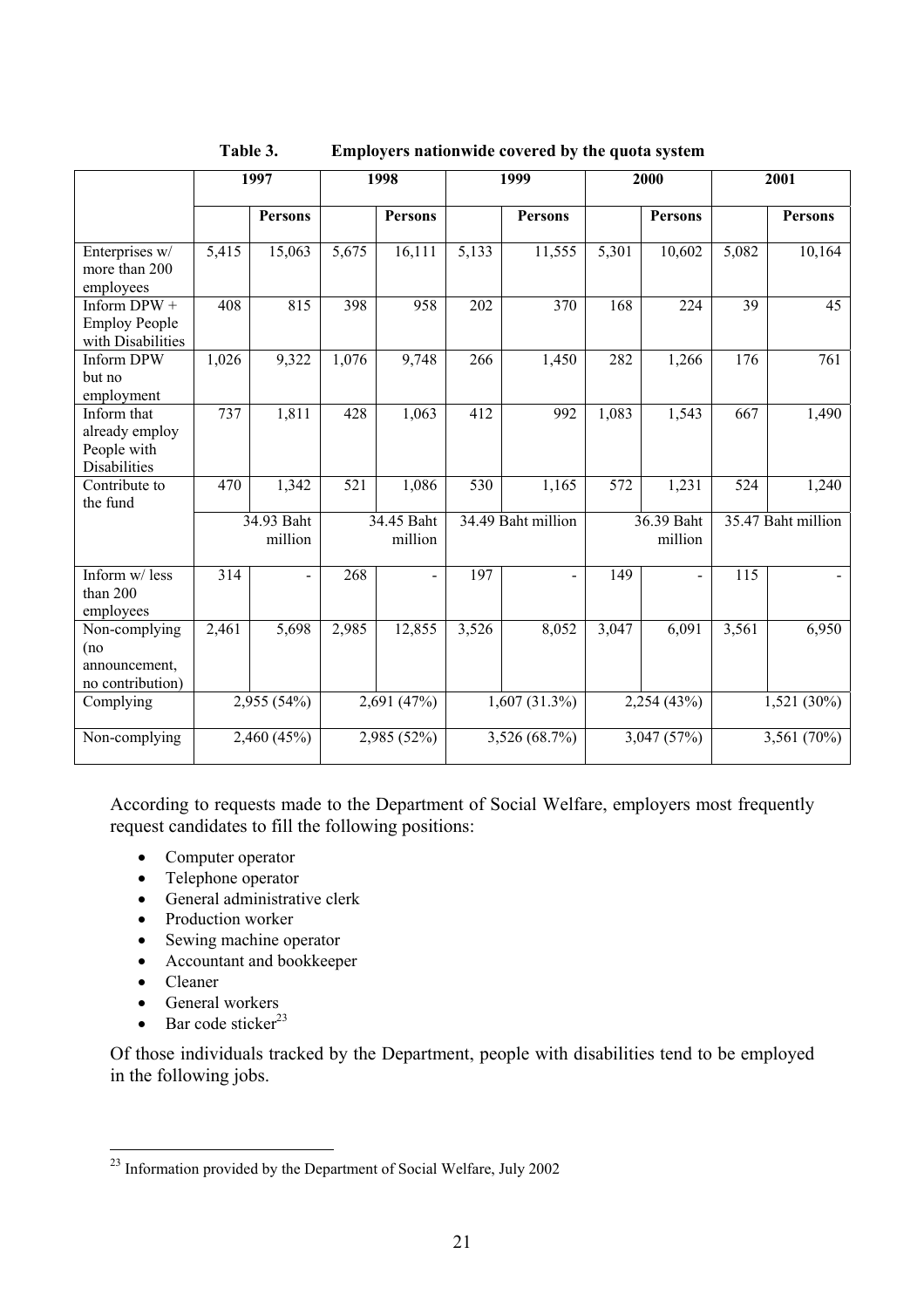| <b>Physical Disabilities</b> | <b>Hearing or</b>        | <b>Visual</b>       | Intellectual or              |
|------------------------------|--------------------------|---------------------|------------------------------|
|                              | Communication            | <b>Disabilities</b> | <b>Learning Disabilities</b> |
|                              | <b>Disabilities</b>      |                     |                              |
| <b>Industrial Sewing</b>     | Cleaner                  | Telephone Operator  | <b>Elevator Operators</b>    |
| Machine Operator             | Computer operators and   | Traditional         | Wood box maker               |
| <b>Computer Operators</b>    | general administrative   | Masseur/masseuse    | Printer worker               |
| General Administrative       | workers                  |                     |                              |
| Workers                      | Industrial sewing        |                     |                              |
| <b>Telephone Operators</b>   | machine operator         |                     |                              |
| Production Worker            | Packing worker           |                     |                              |
| General Worker               | General Worker           |                     |                              |
|                              | <b>Production Worker</b> |                     |                              |

#### <span id="page-25-1"></span>**Table 4. Types of jobs secured by people with disabilities [24](#page-25-3)**

<span id="page-25-2"></span>

| Table 5. |  |  | Types of occupations by disability group as of December 2000 |
|----------|--|--|--------------------------------------------------------------|
|          |  |  |                                                              |

| Occupation  | Visual | Hearing | <b>Physical</b> | <b>Behaviour</b> | <b>Intellectual</b> | <b>Total</b> |
|-------------|--------|---------|-----------------|------------------|---------------------|--------------|
| Trade       | 906    | 363     | 5170            | 19               | 61                  | 6519         |
| Agriculture | 524    | 448     | 5214            | 28               | 183                 | 6397         |
| Skilled     | 236    | 160     | 2778            |                  |                     | 3182         |
| Worker      |        |         |                 |                  |                     |              |
| Total       | 1666   | 971     | 13162           | 50               | 249                 | 16098        |

The quota system as a major vehicle for promoting jobs must be considered against the realities of the enterprise sector. The quota system applies to companies with more than 200 employees. Yet, according to data from the National Statistical Office, 75 per cent of Thailand's industrial sector in 1996 was made up of enterprises employing one to four employers. When larger enterprises are cumulatively considered, it has been found that 97 per cent of Thailand's enterprises employ less than 50 workers.<sup>25</sup> Business establishments (trade, services and hotel/restaurant establishments) show a similar trend. This suggests that even if large employers were responding to the quota system, this policy only addresses promoting employment opportunities for people with disabilities within a small sector of the possible labour force base. No data is kept on the number of people with disabilities who work for the Government or in parastatal organizations.

### <span id="page-25-0"></span>*5.3 Employment opportunities for people with disabilities in protected work environments*

The only sheltered workshop operated by the Government is the Occupational Development Center for People with Disabilities, which has operated since 1983 as a model of real enterprise. It employs graduates of training centers who are skilled in dressmaking but are not ready for open or self-employment. In 2000, 49 individuals worked at the Center.

No centralized data is available with regard to sheltered employment and the Government does not monitor them. However, based on key informant interviews, they appear to be few in number. Again, however the lack of information about activities in the NGO sector with regard to vocational rehabilitation issues makes any substantive analysis possible.

<span id="page-25-3"></span> $\overline{a}$  $24$  Ibid

<span id="page-25-4"></span><sup>&</sup>lt;sup>25</sup> ILO EASMAT, *Micro and small enterprises: Giants in employment and development*, Bangkok, June 2000, page 5.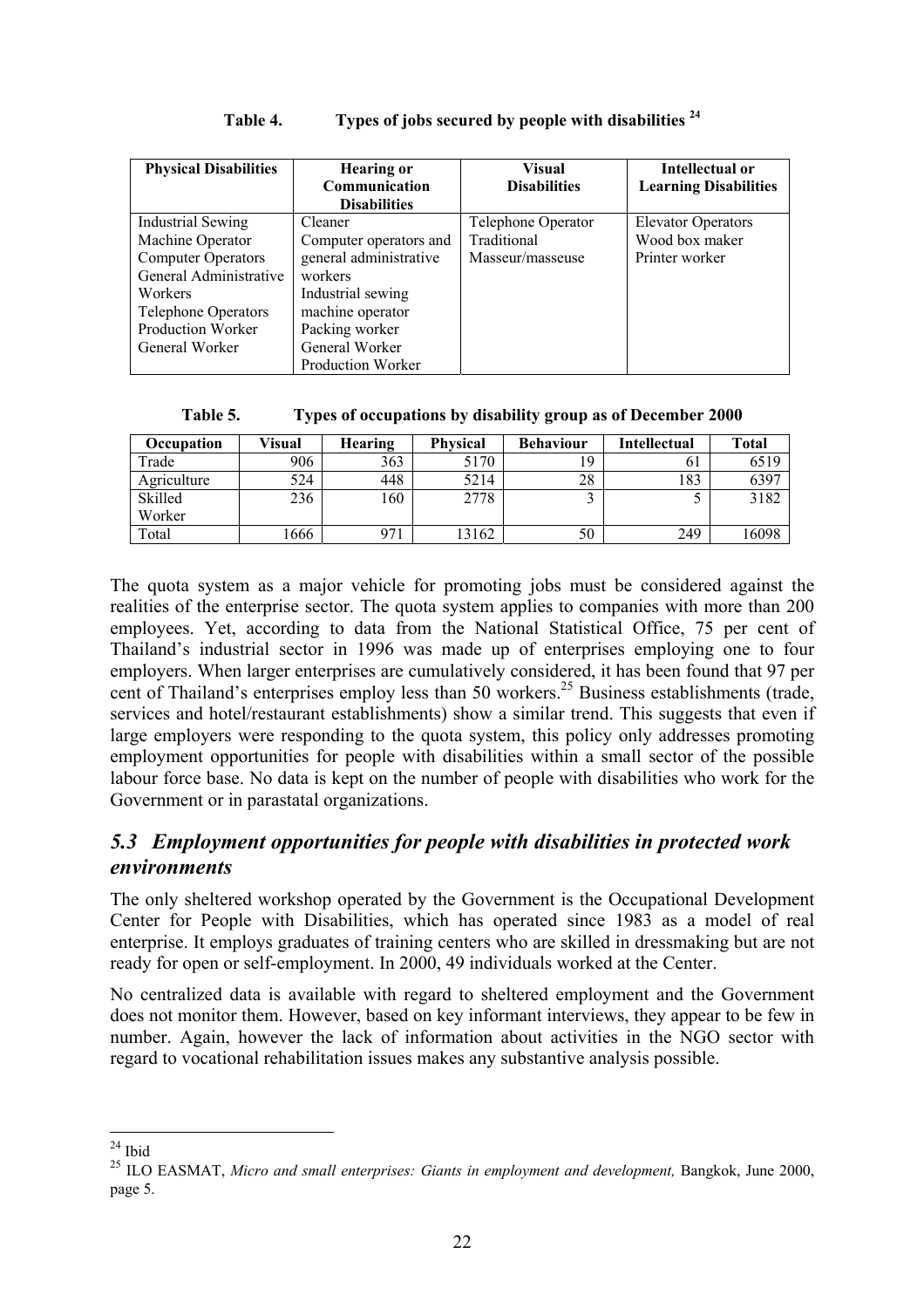### <span id="page-26-0"></span>*5.4 Self-employment opportunities for people with disabilities*

It is most likely that in Thailand, as in other countries, many people with disabilities work in the informal sector, where unfortunately, they are less likely to have the protections of formal employment and many working in the informal sector would be consider self-employed, or as agricultural workers, homeworkers, or are involved in microenterprises. A National Statistical Office survey of the information sector in 1996 indicates that millions of people work in this sector and it is a major contributor to socio-economic objectives. According to an ILO report, employment generated by the informal sector in manufacturing, trade and service sectors is approximately 3.5 times greater than that generated by the formal sector.<sup>26</sup> Further, it is estimated that trading is the most important.

However, as noted in section 5.1 no reliable data exists to identify the employment or selfemployment status of people with disabilities. Nevertheless, it is likely that most people with disabilities work are self-employed or in the informal sector as home or agricultural workers.

The Rehabilitation Fund is available for individuals with disabilities who want to start their own businesses. According to the Plan of Quality of Life Development, 12 per cent of those registered for services with the Department of Public Welfare have borrowed money from the fund. Of those, 72 per cent have repaid the loan, resulting in a 58 per cent monetary reimbursement. However, no support or advisory services are provided with the loan and there is no continuous evaluation of those who receive loans.**[27](#page-26-2)** The plan recognizes the need for this as do the subcommittees of the OCRPD and the government officials dealing with disabilities contacted during this study.

Clearly, as the JICA study noted, most people with disabilities want to be self-employed, there are more work opportunities, most graduates of DPW courses designed for people with disabilities become self-employed as compared to those who work in enterprises, and the Government is looking to the micro-enterprise sector as a poverty-alleviation strategy. Finally, the availability of the Rehabilitation Fund as a revolving loan fund adds another dimension to encouraging self-employment and suggesting that it is estimated that most disabled people who are employed are employed in this sector.

Tables 6 and 7 illustrate the loans made over the years from the Rehabilitation Fund and the Repayment Rates.

<span id="page-26-1"></span><sup>26</sup> EASMAT, 2000

<span id="page-26-2"></span><sup>&</sup>lt;sup>27</sup> Plan of Quality of Life Development for People with Disabilities (2002-2006), Unofficial translation.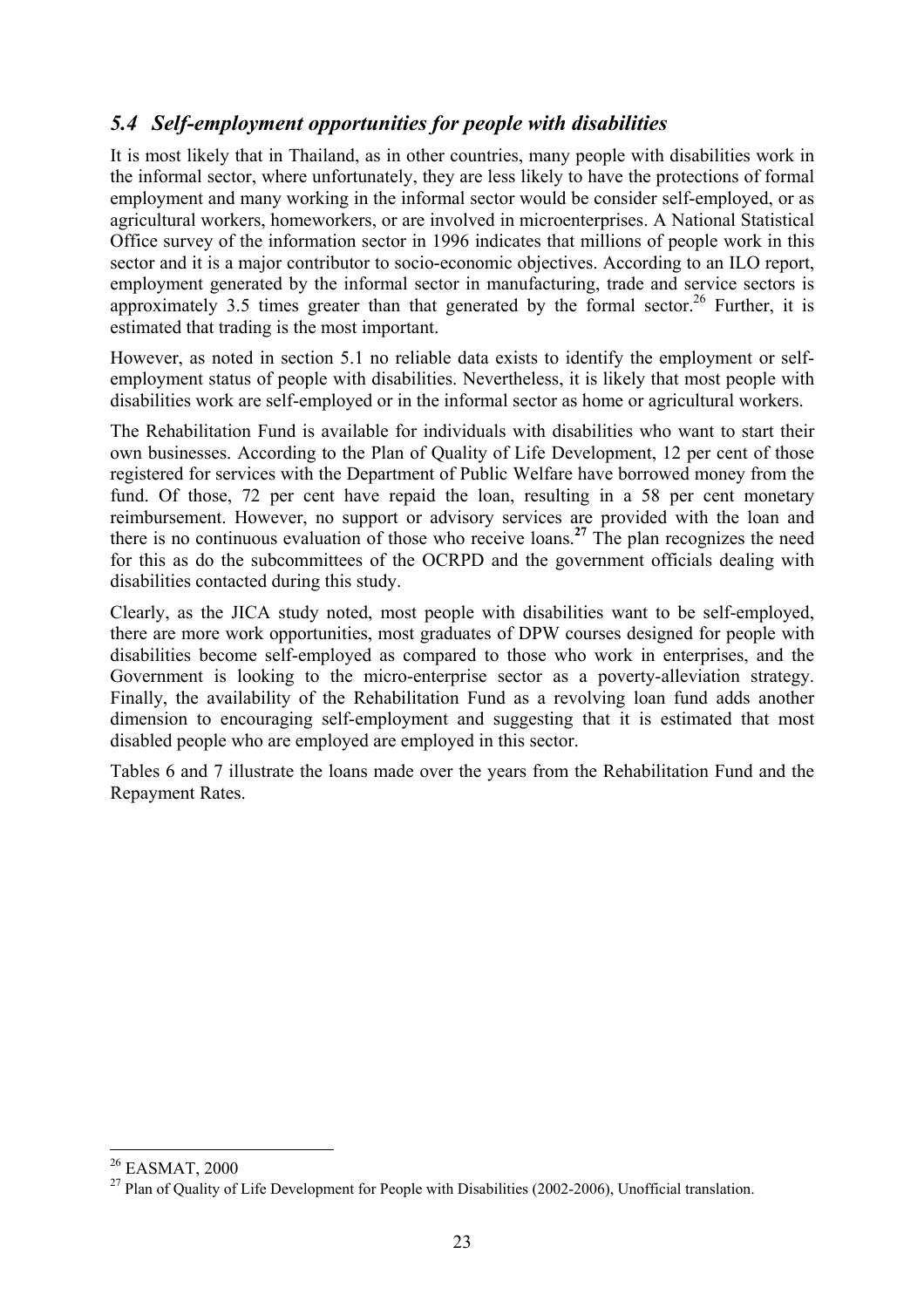| Year  |       | <b>Provinces</b><br><b>Bangkok</b> |                          | <b>Total</b>             |        |             |
|-------|-------|------------------------------------|--------------------------|--------------------------|--------|-------------|
|       | Loans | Value (Baht)                       | Loans                    | Value (Baht)             | Loans  | Value       |
|       |       |                                    |                          |                          |        | (Baht)      |
| 1995  | 43    | 742,660                            | $\overline{\phantom{0}}$ | $\overline{\phantom{0}}$ | 43     | 742,660     |
| 1996  | 242   | 4,686,100                          | 946                      | 17,976,230               | 1,183  | 22,662,330  |
| 1997  | 445   | 9,423,500                          | 2,422                    | 47,979,600               | 2,867  | 57,403,100  |
| 1998  | 304   | 6,370,000                          | 2,607                    | 51,053,450               | 2,911  | 57,423,450  |
| 1999  | 315   | 6,296,000                          | 3,137                    | 59,546,405               | 3,452  | 65,842,405  |
| 2000  | 302   | 6,114,500                          | 4,721                    | 90,681,660               | 5,023  | 96,796,160  |
| 2001  | 265   | 5,417,000                          | 4,269                    | 83,619,900               | 4,534  | 89,036,900  |
| 2002  | 169   | 3,605,000                          | 3,013                    | 59,113,175               | 3,182  | 62,718,175  |
| Total | 2085  | 42,654,760                         | 21,115                   | 409,970,420              | 23,200 | 452,625,180 |

<span id="page-27-2"></span>**Table 6. Approved loans from the Rehabilitation Fund** 

| Year  | <b>Bangkok</b> | <b>Provinces</b> | <b>Total</b> |
|-------|----------------|------------------|--------------|
| 1995  | 15,300         |                  | 15,300       |
| 1996  | 868,650        | 1,183,398        | 2,052,048    |
| 1997  | 2,835,650      | 7,235,670        | 10,071,320   |
| 1998  | 3,941,360      | 15,467,910       | 19,409,270   |
| 1999  | 4,139,000      | 20,220,430       | 24,359,430   |
| 2000  | 4,513,100      | 27,635,107       | 32,148,207   |
| 2001  | 4,284,615      | 29,721,751       | 34,006,366   |
| 2002  | 2,238,135      | 17,403,940       | 19,642,075   |
| Total | 22,835,810     | 118,868,206      | 141,704,016  |

<span id="page-27-3"></span>**Table 7. Loan repayment to the Rehabilitation Fund** 

Balance as of 30 April 2002 =  $100,944,719,07$  Million Baht Deposit in the Bank  $= 77,721,324.88$ 

### <span id="page-27-0"></span>*5.5 Other segregated or protected employment opportunities for people with disabilities*

The National Lottery Office in the Ministry of Finance manages the sale of lottery tickets in Thailand, which can be a lucrative job since retailers get a percentage of each ticket sold. Under the current program, a percentage of jobs are set aside for sale by disabled individuals and war veterans. The program is controversial and political since other disability groups would like access to the jobs

### <span id="page-27-1"></span>*5.6 Barriers and gaps*

Barriers to employment faced by people with disabilities include:

- (1) Overall labour market competition, skill mismatching
- (2) Lack of job opportunities caused by the Asian financial crisis
- (3) Discriminatory legislation
- (4) Negative employer attitudes
- (5) Lack of education, skill development and qualifications among people with disabilities
- (6) Lack of information about work adjustments and job accommodations
- (7) Lack of employer development services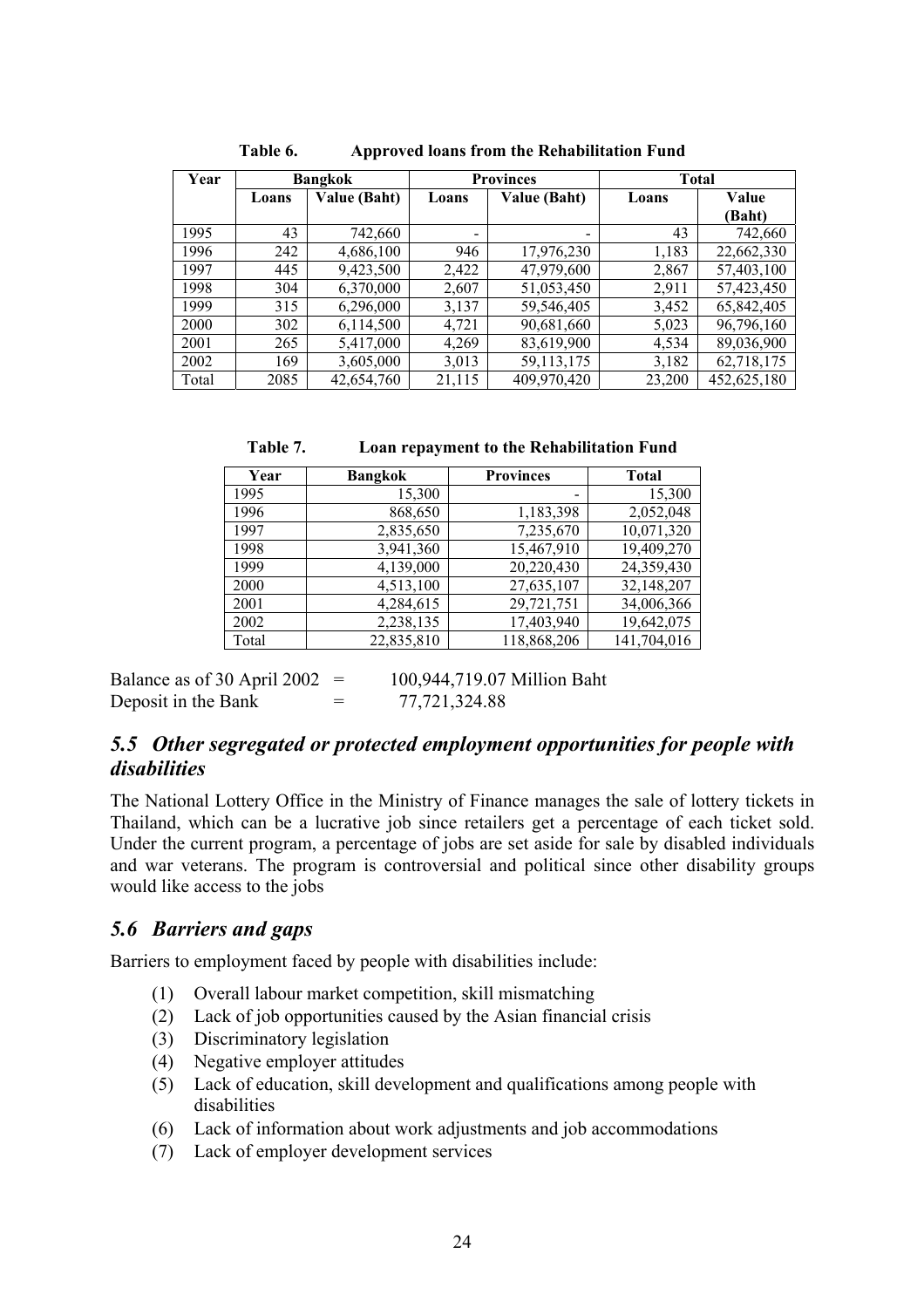- (8) Lack of employment support services, although some providers in Thailand serving individuals with mental illness and intellectual impairment are beginning to employ techniques such as supported employment programs
- (9) Lack of reliable data upon which to make valid conclusion and adequate plans about current employment status of people with disabilities
- (10) Reliance on the quota system as a major employment policy when many jobs are within smaller businesses not covered by the quota system
- (11) Lack of enforcement of the quota system
- (12) Lack of follow-up services to determine the effectiveness of self-employment
- (13) Lack of business development services to ensure success and assist people with disabilities grow their businesses.